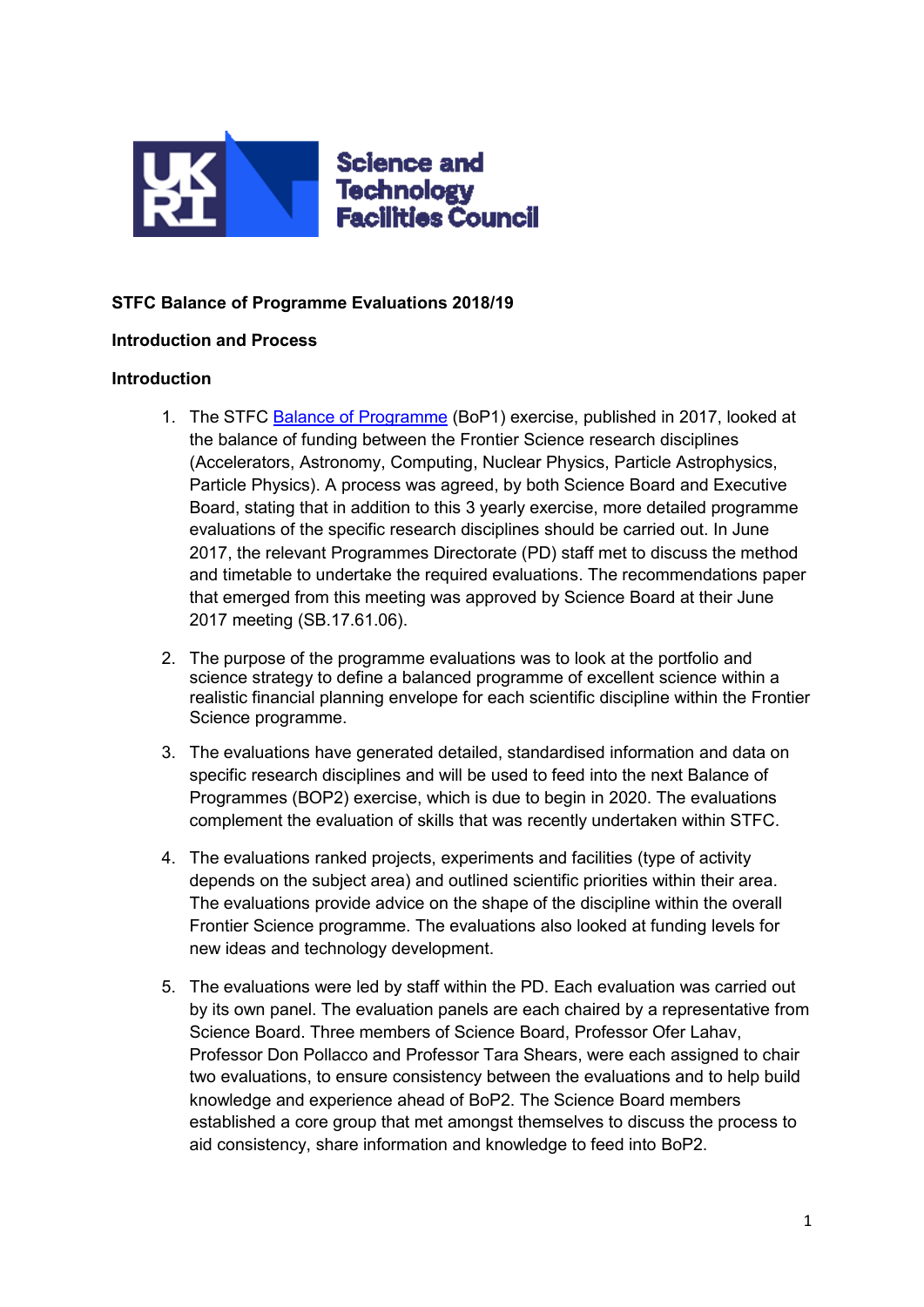- 6. Whilst the aim has been to feed standardised information into the evaluations, it was acknowledged that some additional pieces of information - such as tensioning new projects and looking at the programme remit - were specific to certain research disciplines and consequently a certain level of flexibility was required. Each programme evaluation obtained details of the possibilities/consequences of  $a + 7 - 10\%$  funding scenario over the next 5 years.
- 7. Consideration was given as to whether each project still sat within the appropriate research area for future budgetary tensioning due to the shifting scientific landscape. Consideration was also given to ensuring that projects for which STFC has supported construction can receive appropriate support for exploitation and return on investment.
- 8. The advice provided by the evaluation Panels will be used in framing its arguments to Executive Board for future budget allocations.
- 9. An executive summary of each of the STFC programme evaluations will be available to the public at the end of the evaluation cycle.

## **Process**

## **Communication**

- 10. The process for the evaluations communication plan was agreed with Chris Buratta (then of STFC External Communications). All of the STFC frontier science disciplines communities have been made aware of the evaluation programme through the community mailing lists. A website to continually inform the community about the progress of the evaluations has been set up at [STFC Programme](https://www.stfc.ac.uk/about-us/our-purpose-and-priorities/planning-and-strategy/programme-evaluation/balance-of-programme-exercise-ppan/)  [Evaluations.](https://www.stfc.ac.uk/about-us/our-purpose-and-priorities/planning-and-strategy/programme-evaluation/balance-of-programme-exercise-ppan/) Updates were provided at town meetings as and when appropriate.
- 11. Appropriate panel members covered all areas of the discipline under review which were approved by Grahame Blair, Executive Director of Programmes Directorate. Whilst not always possible, the Panels ideally aimed to ensure geographically represented from around the UK and contained female representation of at least 30%.

## **The Meetings**

- 12. The programme evaluations were carried out over three meetings by the individual review Panels. In addition to material provided by PD, information was sought from project PI and the relevant advisory and grants panels. Standard pro formas were devised to enable a level of consistency in the material that was provided.
- 13. The initial kick-off meeting for all of the evaluations was a teleconference. At this meeting, STFC outlined the requirements of the individual evaluation and how it fit into the overall evaluation process. The Panel looked at the generic pro formas and a list of the intended recipients and decided whether any additional information was required for their specific review, and if the list of recipients required amendment. After the meeting, the agreed pro formas were circulated to the agreed recipients who were given around six weeks to complete them.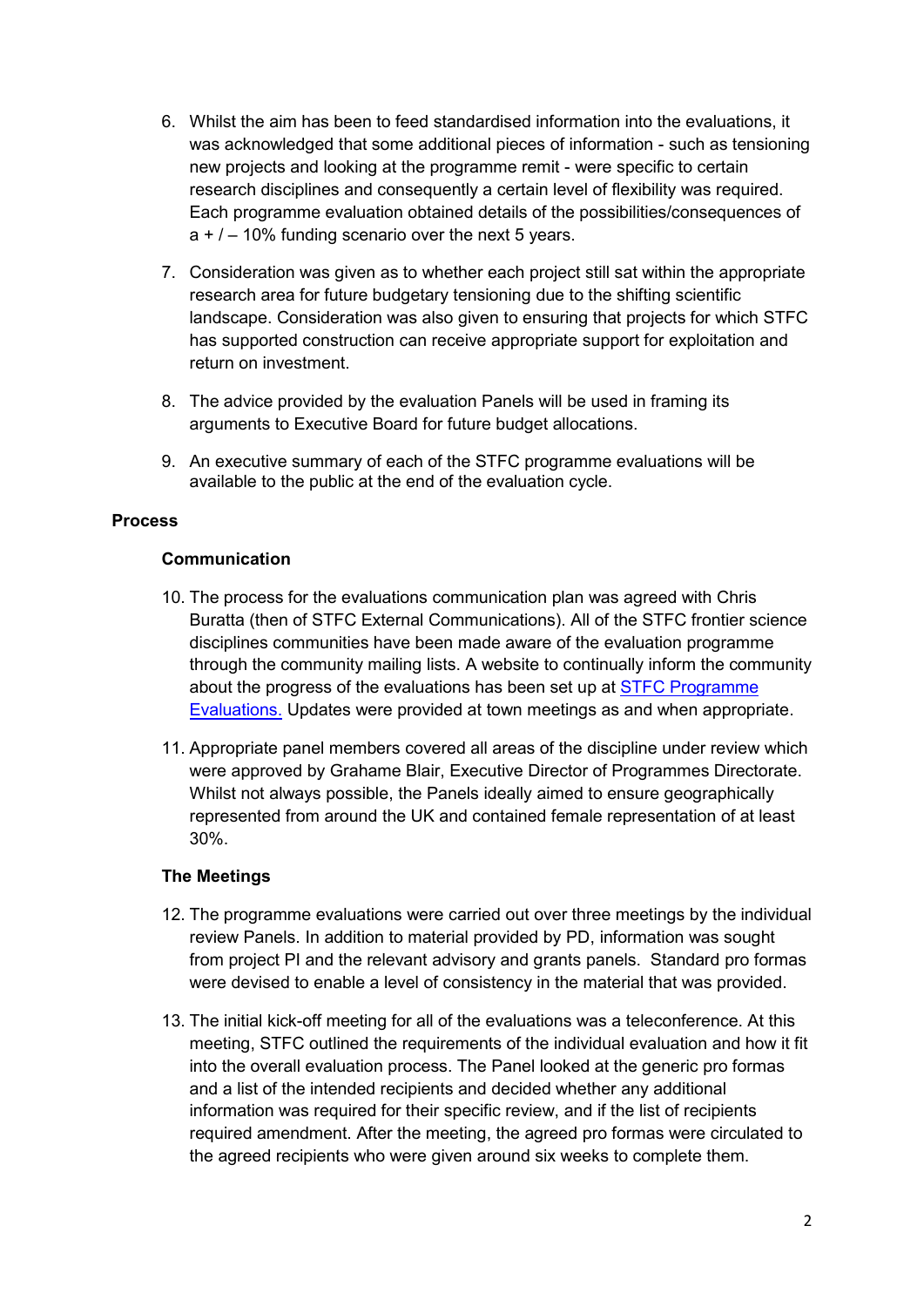- 14. The second meeting for each evaluation lasted two days. Various materials were provided for the evaluations. These included the latest Grant Panel reports, Advisory Panel Reports, returned pro formas, a briefing from the Programme Manager (including information on finance, gender breakdown and studentships) and publication data obtained from STFC/Research Fish.
- 15. The Chair from the relevant STFC advisory panel attended the first day. This enabled them to give a presentation on the area, add expertise, and to answer questions from the review panel, as well as providing clarification of complex issues. This meeting also provided an opportunity to highlight any additional information or evidence which might be required to inform their deliberations. Any requested further information was provided for the third meeting. The Panel discussed the completed pro formas and agreed provisional rankings.
- 16. Funded projects, experiments and facilities within each discipline were ranked. The ranking criteria and weighting mechanism was largely based on those previously used by STFC, namely "alpha" rankings for projects/experiments and "g" rankings for science exploitation themes within consolidated grants. In addition a new "i" ranking will be introduced to cover evaluation of impact for the economy and society. Further information on the ranking procedure is available in Annex 2.
- 17. The panel members were asked to consider the strategic value of the projects, experiments and facilities and how highly aligned they were to the future vision of STFC. Consideration was given to the international standing and the potential for world leadership of the area under review. Additional values, such as synergies within the Frontier Science programme were also taken into account.
- 18. The Panels were asked to score each of the projects, experiments and facilities before the meeting. The rankings were then discussed and agreed by the panels. The Computing panel, who only had to rank two projects, discussed the rankings for the first time at the meeting.
- 19. The final reports were drafted during the period between the second and third meeting.
- 20. At the third meeting, the Panel received an update from STFC with the additional information requested at the previous meeting and the results of any consultation. The Panel took into account the additional information and discussed the draft report, finalising the high level summary of their recommendations. After this meeting, the Panel Evaluation Chair produced an updated draft version of the report for circulation amongst the Panel. The agreed output is contained in this report for Science Board.
- 21. Conflicts of interest were dealt with by the Panel Chairs in accordance with STFC guidance.

## **Output**

22. The output of the evaluation is a report presented to Science Board. The report considers the Panel's findings.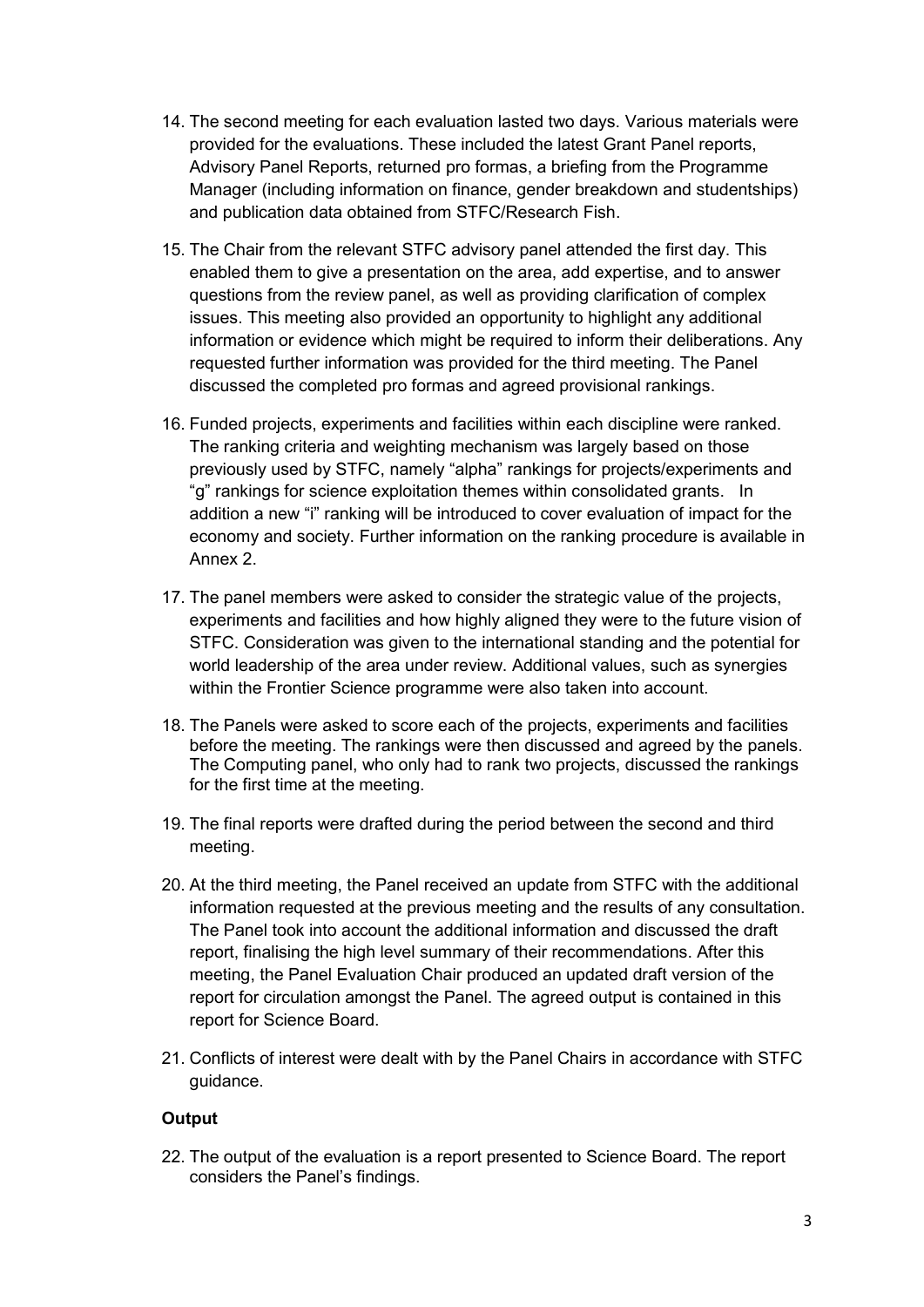# **Programmes Directorate Summary**

As part of STFC's greater remit STFC programmes Directorate comprises and supports of a number of areas. These include, but are not restricted to the following:

- Studentships & Fellowships;
- Public Engagement;
- STFC Global Challenges;
- Open Access Initiatives;
- External Innovations;
- Frontier Science Programme (PPAN);
- Global Challenges Research Fund;
- Newton Fund.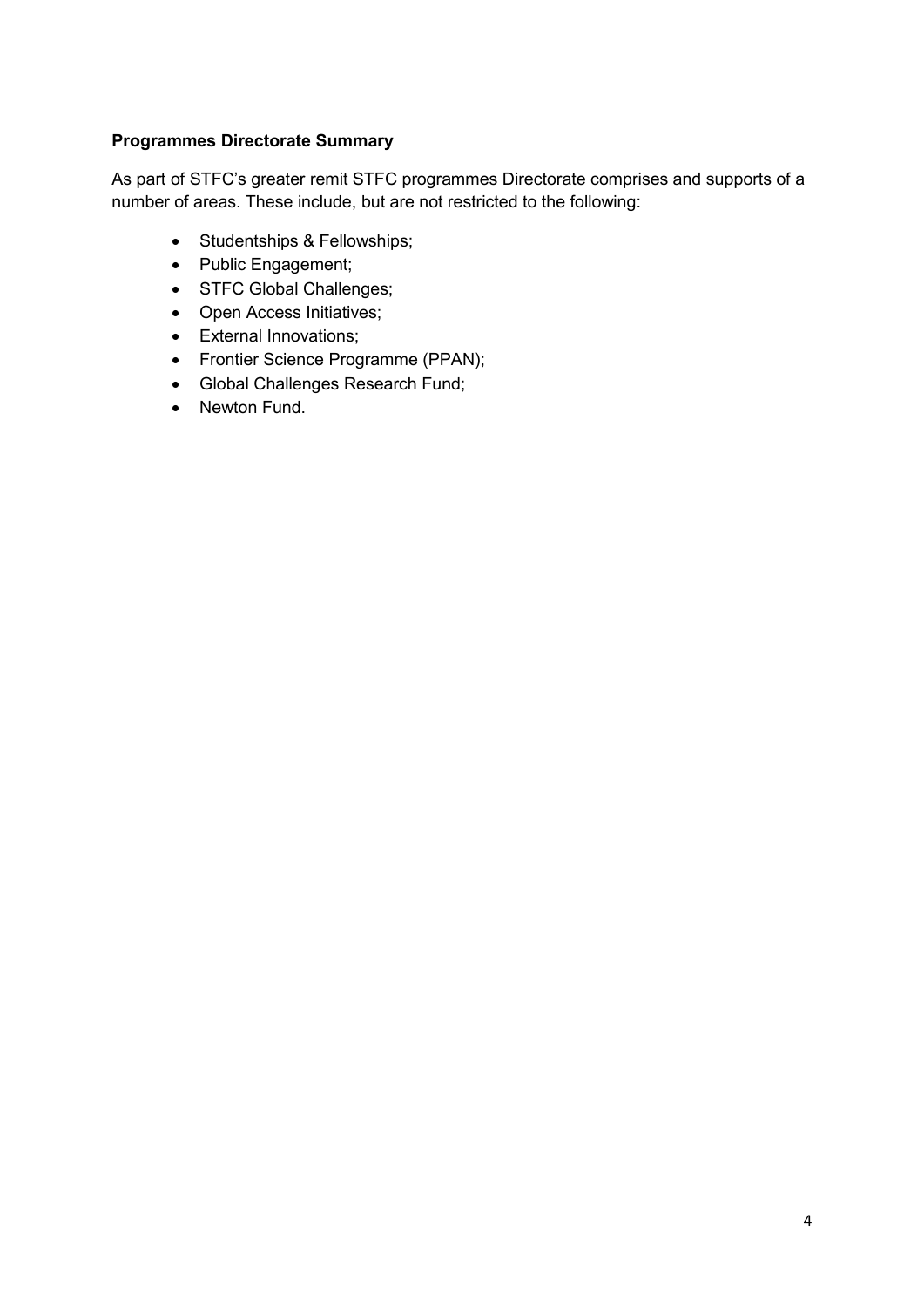

## **Annex 1 – Panel Membership**

## **Computing**

- Professor Ofer Lahav (Science Board) Chair
- Professor Paul Alexander (Cambridge)
- Dr Andreas Juettner (Southampton)
- Professor Victoria Martin (Edinburgh)
- Dr Andrew McNab (Manchester)
- Dr Jacqueline Pallas (Kings College London)
- Dr Andrew Sansum (Rutherford Appleton Laboratory)
- Dr Debora Sijacki (Cambridge)

## **Particle Astrophysics**

- Professor Tara Shears (Science Board) Chair
- Professor Richard Battye (Manchester)
- Professor Garret Cotter (Oxford)
- Professor Giles Hammond (Glasgow)
- Professor Alex Murphy (Edinburgh)
- Dr Morgan Wascko (Imperial)

## **Nuclear Physics**

- Professor Don Pollacco (Science Board) Chair
- Professor Mike Bentley (York)
- Professor Jon Billowes (Manchester)
- Dr Maria Borge (Spanish National Research Council)
- Professor Alison Bruce (Brighton)
- Professor Peter Jones (Birmingham)
- Professor Jordi Jose (Universitat Politècnica de Catalunya)
- Dr Paul Stephenson (Surrey)

## **Particle Physics**

- Professor Ofer Lahav (Science Board) Chair
- Professor Chris Allton (Swansea)
- Professor Henrique Araujo (Imperial)
- Professor Gary Barker (Warwick)
- Professor Monica D'Onofrio (Liverpool)
- Professor Lars Eklund (Glasgow)
- Dr Nick Evans (Southampton)
- Dr Julie Kirk (RAL PPD)
- Professor Jocelyn Monroe (RHUL)
- Professor Dave Newbold (RAL PPD)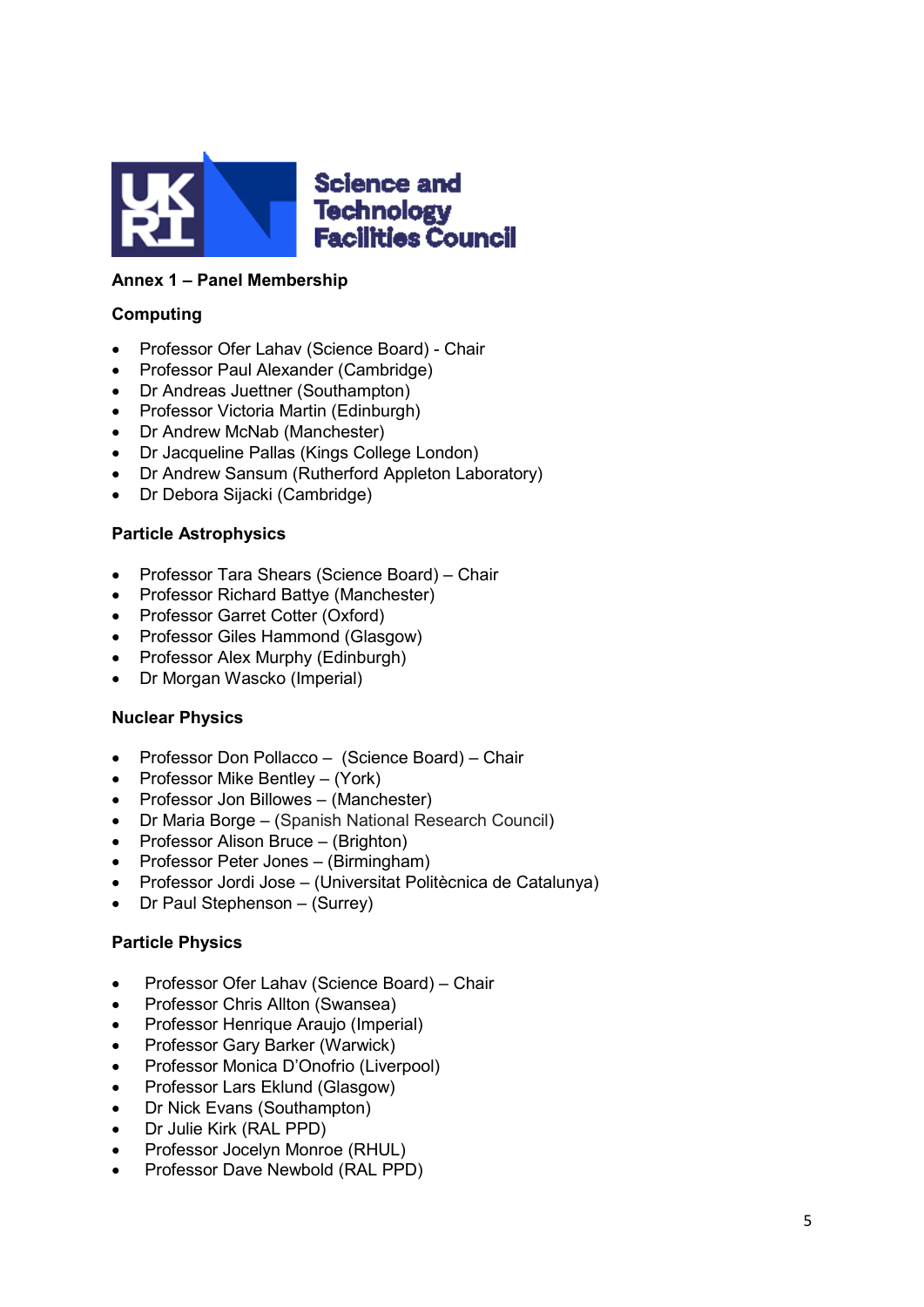## **Astronomy**

- Professor Don Pollacco (Science Board) Chair
- Professor Malcolm Bremer (Bristol)
- Professor Ineke de Moortel (St Andrews)
- Dr Leigh Fletcher (Leicester)
- Dr Nina Hatch (Nottingham)
- Professor Melvin Hoare (Leeds)
- Professor Alberto Vecchio (Birmingham)
- Professor David Wands (Portsmouth)
- Dr Chris Watson (Queen's University Belfast)

## **Accelerators**

- Professor Tara Shears (Science Board) Chair
- Dr Rob Appleby (CI Manchester)
- Dr Stephen Gibson (JAI RHUL)
- Professor Simon Hooker (Oxford)
- Professor Carsten Welsch (CI Liverpool)
- Mr Alan Wheelhouse (AsTEC)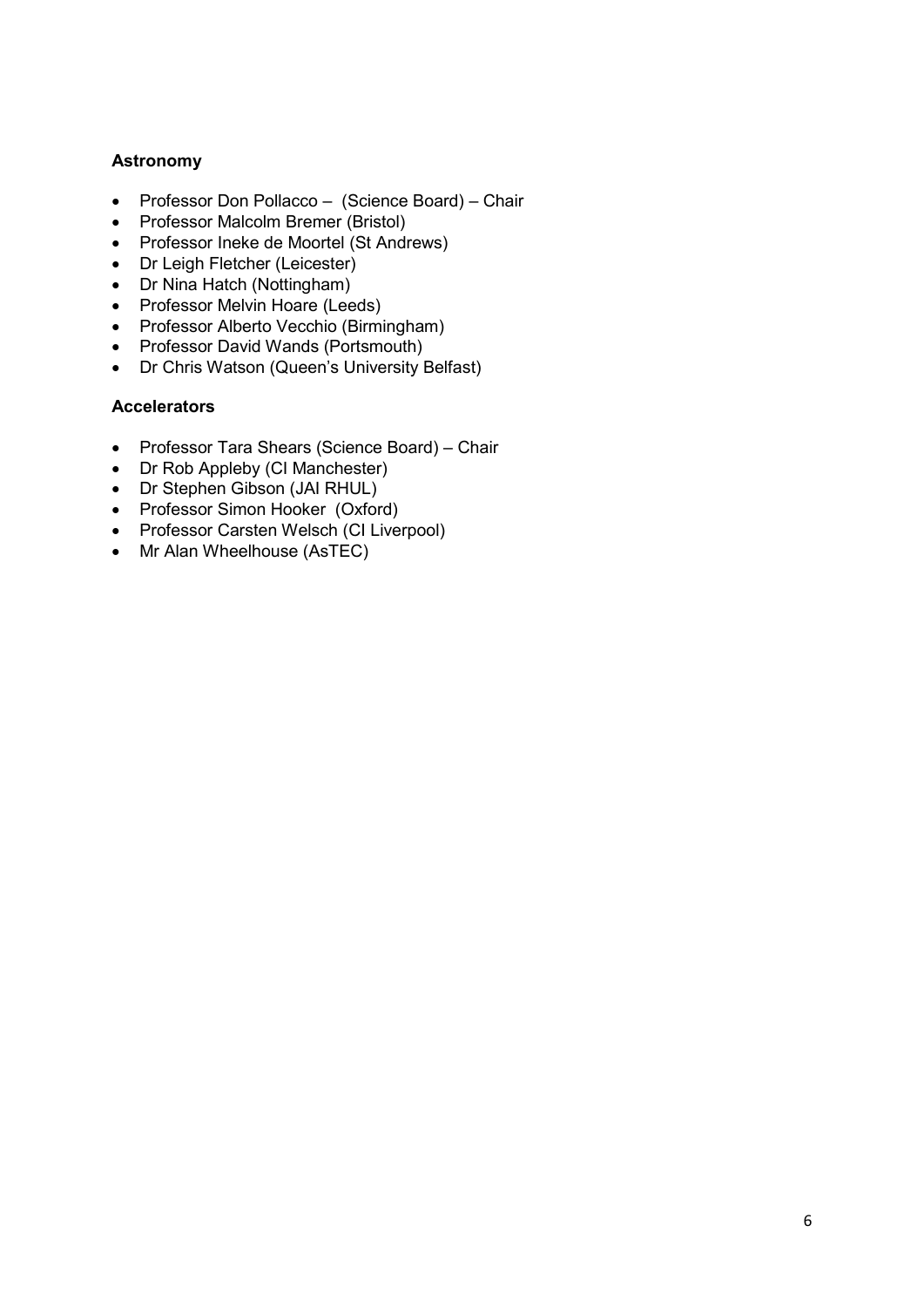

## **Annex 2 Ranking Process for Programme Evaluations**

## **Ranking Scoresheet for Programme Evaluations 2018/19**

During the 2017/18 Programme Evaluations, projects, experiments and facilities within each discipline will be ranked. The ranking criteria will cover scientific excellence, exploitation within grants, and impact/industrial engagement. The exercise will look at all funded projects, experiments and facilities and ensure each is considered at whatever its stage of the exploitation cycle.

The panels will consider the merits or otherwise of supporting areas currently receiving STFC investment. This will include consideration of international engagement and subscriptions.

The ranking criteria will be largely based on those previously used by STFC, namely **α** rankings for projects/experiments and "g" rankings for science exploitation themes within grants as used in the last Programmatic Review. In addition a new "i" ranking will be introduced to cover evaluation of impact for the economy and society.

The Panel will be asked to consider the strategic value of the projects/experiments/ facilities that submitted pro formas and how highly aligned they are to the mission of STFC. Consideration should also be given to the international standing and the potential for leadership of the area under review. Additional value, such as synergies within the STFC frontier science disciplines (Particle Physics, Astronomy, Nuclear Physics, Particle Astrophysics, Computing, Accelerators) programme should also be taken into account.

The Panel will be asked to score each of the projects, experiments and facilities on the following criteria and submitted 2 days before the meeting.

The Panel member should complete section 1 and 4 below for each pro forma. A marking should be given for either section 2 or 3, dependent on which is most appropriate.

The below wording is generic for the six evaluations and may be slightly modified to suit the specific requirements of the individual reviews.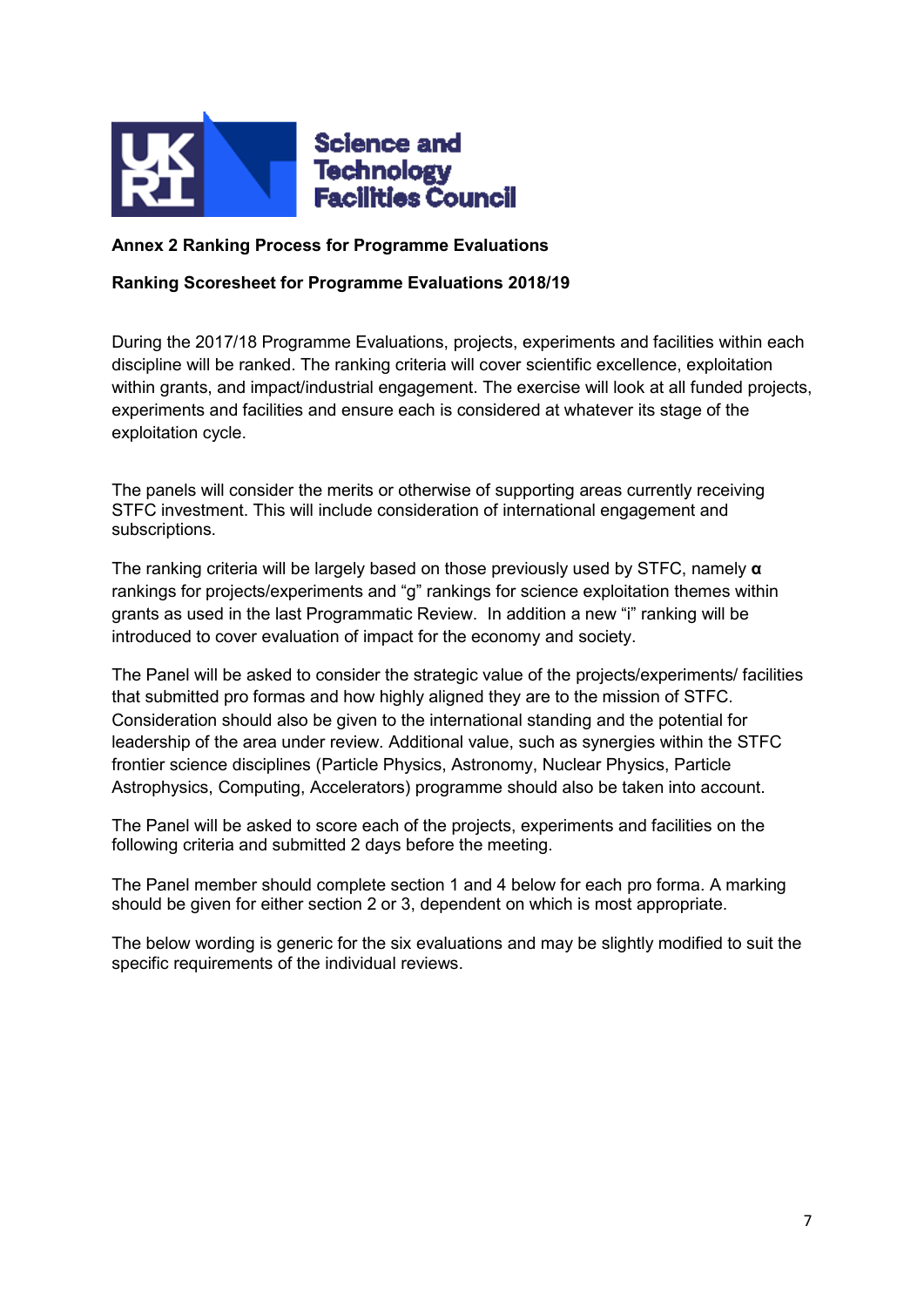# **1. What is the life cycle stage of the Project/Experiment/Facility?**

Early / Developing / Mature

- **2. Scientific Excellence of Project/Proposal**
- **α5 - Highly innovative and very likely to result in seminal changes in knowledge.**
- **α4 - Likely to substantially advance the subject.**
- **α3 - Likely to make an important contribution to the subject.**
- **α2 - Competent, worthy science.**
- **α1 - Interesting science but outcomes considered doubtful.**
- **β - Poor quality, flawed or unlikely to deliver meaningful or interesting results.**

## **3. Exploitation**

Projects in the science exploitation phase are funded via grant panels. Three categories are defined, intended as strategic guidance to the peer review carried out by grant panels. Please consider the value of exploitation when the area under evaluation reaches maturity.

**g3 - A project with high strategic importance in the STFC programme, which has received substantial investment. We would expect to see it adequately funded via grants after peer review**

**g2 - A project with high potential for excellent science which should be considered via peer review**

**g1 - A project which is not well matched to the STFC programme, we would be surprised if it were to receive funding via the grants panel.**

## **4. Impact and Engagement**

Please consider if there is important impact within industry and/or wider society that STFC should be looking to exploit and that will otherwise not happen elsewhere.

**i5 - Very exciting impact already under IP management or a close working partnership or exchange with non-academic partners is already in place.**

**i4 - Very exciting opportunities proposed, with some first connections made.**

**i3 - Interesting opportunities suggested but needs significant further work.**

**i2 - Little opportunity, although some could evolve in near future.**

- **i1 - Little opportunity and unlikely to develop significantly in near future.**
- **i0 - No apparent opportunities at all.**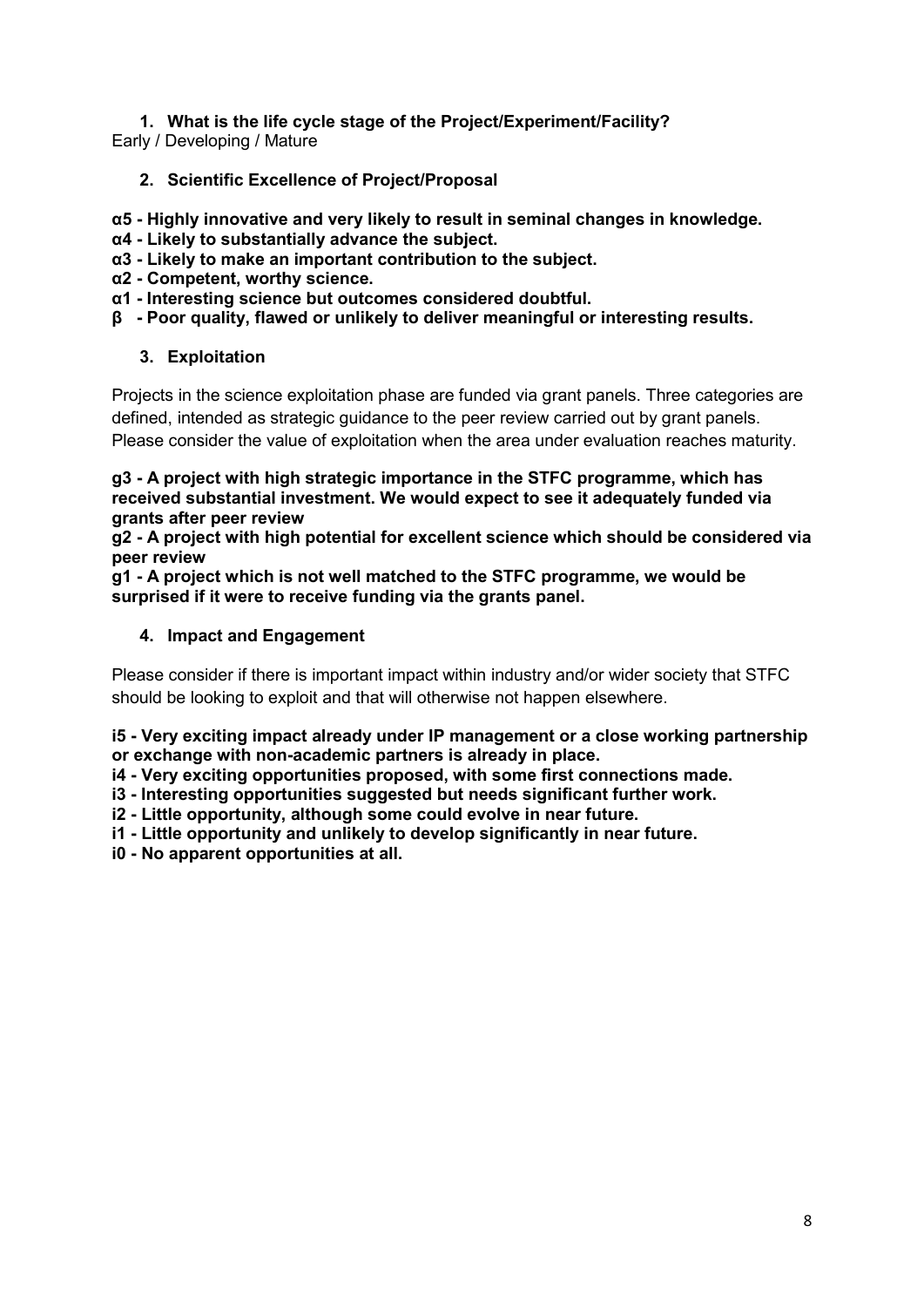

## **Annex 3 Requested Pro formas**

## **Pro formas were requested from the following to help with the Computing evaluation:**

ALMA, CASU, CTA (Not Received), DiRAC, DUNE, ELT, E-Merlin, EUCLID, GAIA, HEP-GridPP, IPPP, LSST, LUX ZEPLIN, SKA, UKT0, WFAU.

## **Pro formas were requested from the following to help with Particle Astrophysics evaluation:**

Advanced LIGO A+ Upgrade, CMB, CTA, Dark Matter Generation 3 R&D, DarkSide, Gravitational Waves Consortium (current) and ALIGO operations, Ground-based Gravitational Waves programme and ALIGO Operations, Lux Zeplin, SuperNEMO, SNO+.

## **Pro formas were requested from the following to help with Nuclear Physics evaluation:**

ACPA (ELI-NP), AGATA , ALICE Upgrade, DRACULA, Fission, ISOL-SRS, JLab 2, JLAB Upgrade, Jyvaskyla (Not Received), Neutrino Nucleus, NuSTAR 2, R&D EIC, *STA @ RIKEN*

## **Pro formas were requested from the following to help with the Astronomy evaluation**

ALMA RC, CMB, CTA, DESI, DKIST, ELT, e-MERLIN, Gaia, HARPS3, ING, JCMT, JIVE, Liverpool Telescope, LOFAR (UK), LSST, MOONS, NGTS, SKA, SOXs, WEAVE, WFA CASU, WFA WFAU

## **Pro formas were requested from the following to help with the Particle Physics evaluation**

ATLAS (Operations, Phase 1 Upgrade, Phase 2 R&D), ATLAS Upgrade (Phase 2 construction), CMS (Operations, Phase 1 Upgrade, Phase 2 R&D), CMS Upgrade (Phase 2 construction), Darkside, eEDM (including upgrade), g-2, GridPP, Hyper-K Construction, IPPP, LBNF/DUNE (R&D, preconstruction, ProtoDUNE, construction), LHCb (Operations, Phase 1 Upgrade), LHCb Upgrade Phase 1b/2, Lux Zepplin, MoEDAL (SoI), Mu2e, Mu3e, NA62, NoVa, SBND/MicroBooNE, SHiP, SNO+, SuperNemo, 3<sup>rd</sup> Generation Dark Matter, T2K

## **Pro formas were requested from the following to help with the Accelerator evaluation**

ASTeC, AWAKE, Cockcroft, HL LHC & LESS, John Adams Institute, LBNF DUNE PIP 11, LBNF DUNE TARGET, MICE, PWFA-FEL, UK FLUX

Additional pro formas were also sent to the advisory panels for each discipline.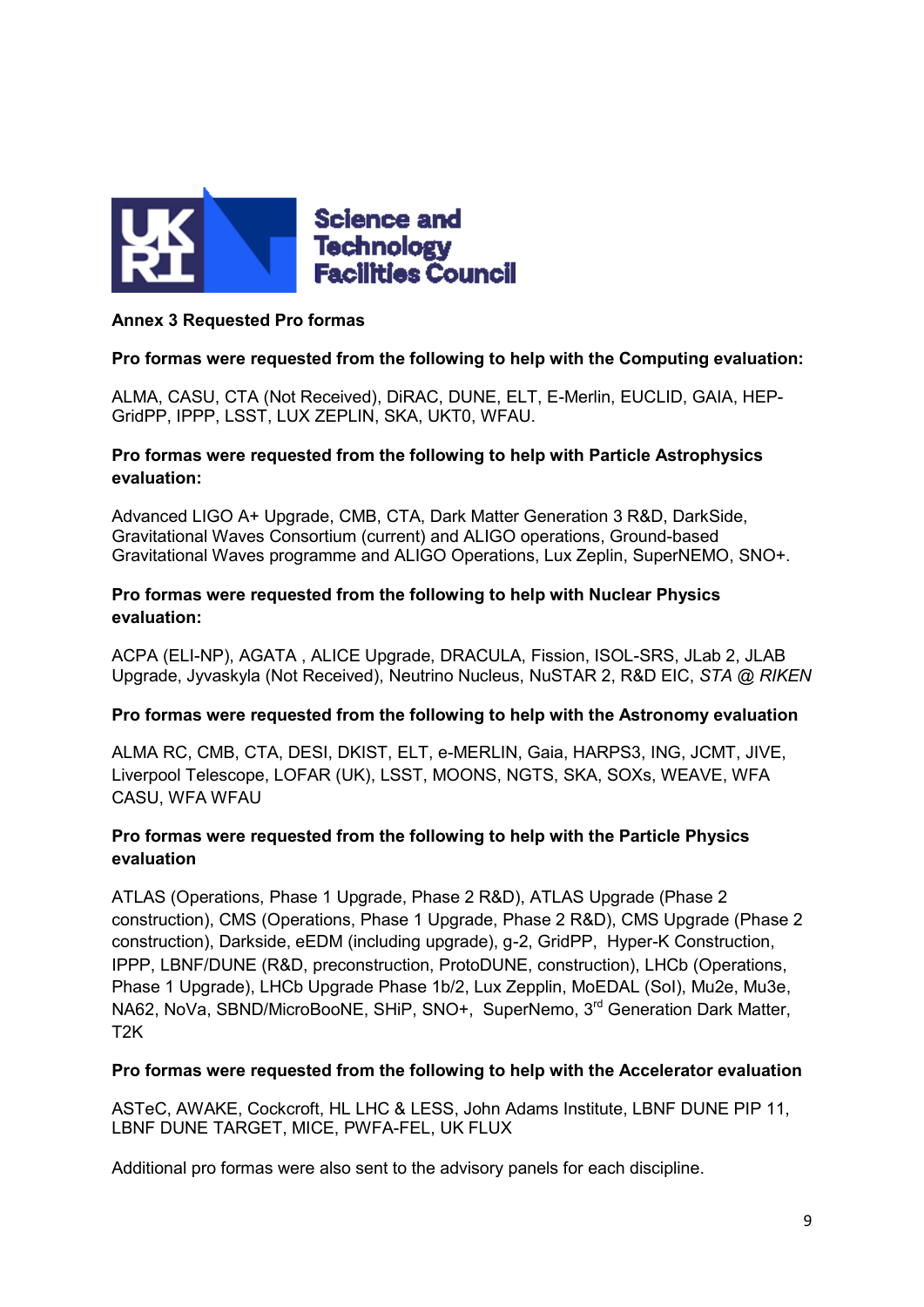

## **Annex 4 -Generic Terms of Reference for the programme evaluations are:**

- Consider the STFC science drivers that will be important in the next decade and their relevance to this discipline. Identify the highest priority science questions for this field. Comment on whether the current balance between R&D, theory, construction and scientific exploitation across the scientific discipline is correct.
- Assess the quality of projects within the discipline and allocate appropriate ranking. The ranking will apply to the whole lifetime (R&D/construction) of the project. Future opportunities should also be ranked where enough information is available.
- Assess the quality of the exploitation programme.
- Identify the most appropriate balance between the project/experiment/facilities.
- Comment on whether there is appropriate breadth within the scientific discipline for development of future opportunities and establishing / maintaining leadership expertise.
- Recommend the appropriate programme for the research area for the following financial scenarios - Flat cash and Flat cash  $+$  / - 10% over the next five years.
- Comment on key Technologies and Technology Development required for the programme.
- Comment on the current and potential 'Societal and Economic Impact' within the programme.
- Consider how other sources of funding are utilised and how new funding streams, such as GCRF, can be effectively used.
- Comment on, within the discipline, whether the overall programme achieves its aim of delivering high quality economic impact and enables current and future investments to be sufficiently exploited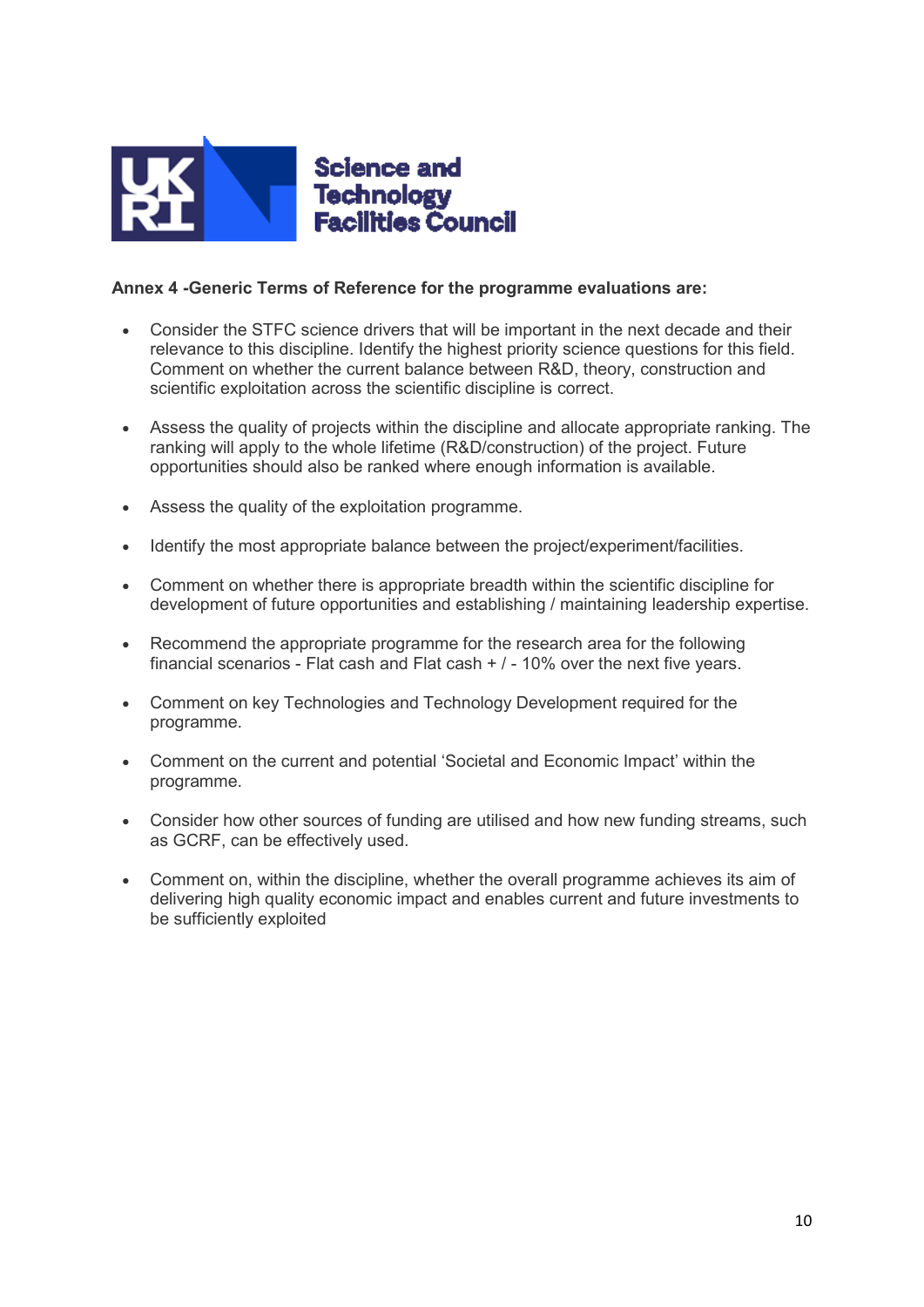

## **Annex 5 – Publications Statement**

#### Publications statement

ResearchFish is an online system which is pivotal in demonstrating the case for investment in science. STFC has a responsibility to demonstrate the value and impact of research supported through public funding. By using ResearchFish STFC has a central means for researchers to log the outputs, outcomes and impacts that have been realised through STFC's research funding. Outputs are then made available through the Research Councils' 'Gateway to Research' portal. Whilst the current number of papers recorded on Research Fish that are credited to the various experiments can be obtained, they were not viewed as useful by the Panel. Research Fish provided the caveat that not all of the submitted publications will appear, this is because they wouldn't have been in their database. This is likely to be because they are not journal articles but something else e.g. poster presentation, conference proceeding etc. Other caveats expressed by Research Fish are:

- Outputs can be attributed to more than one award. Each output has its own ID, unique outputs can be identified by removing the duplicates from the ID field.
- For the spin outs section, PIs can report New or recently formed private sector organisations (whether for profit or not-for-profit), where your research has contributed significantly to the organisation's development or growth (e.g. significant shifts in strategy or business model, impact on turnover). It doesn't necessarily mean they have started the company
- The 'Use of Faciliies' section requires cleaning, PIs may have entered using the same facility under different names
- STFC enter large projects into Researchfish as separate entities e.g. ATLAS. Any outputs attributed to these projects are then linked to any STFC grant that is associated to that project e.g. ST/K001388/1 is linked to ATLAS so will have the outputs entered onto ATLAS as part of its Researchfish outputs. These can be identified using the 'Linked Agreement' field. For much of the particle physics (and some Astronomy) that STFC supports, work is done collaboratively by Universities across the UK. Hence the reason for sharing outputs. Preferably, analysis should be done at a project level rather than an award level.
- An issue with the Researchfish API to the Crossref database has meant that special characters in the title of a publication are not appearing e.g. 'Measurements of Wγ and Zγ production in pp collisions at √s=7  TeV with the ATLAS detector at the LHC appears' as ' Measurements

|            | and           | production                     |
|------------|---------------|--------------------------------|
| in         | collisions at | with the ATLAS detector at the |
| <b>LHC</b> |               |                                |
|            |               |                                |

LHC '

If STFC wishes to accurately measure the number of publication citations that are generated by its science a more accurate method of recording the statistics is required.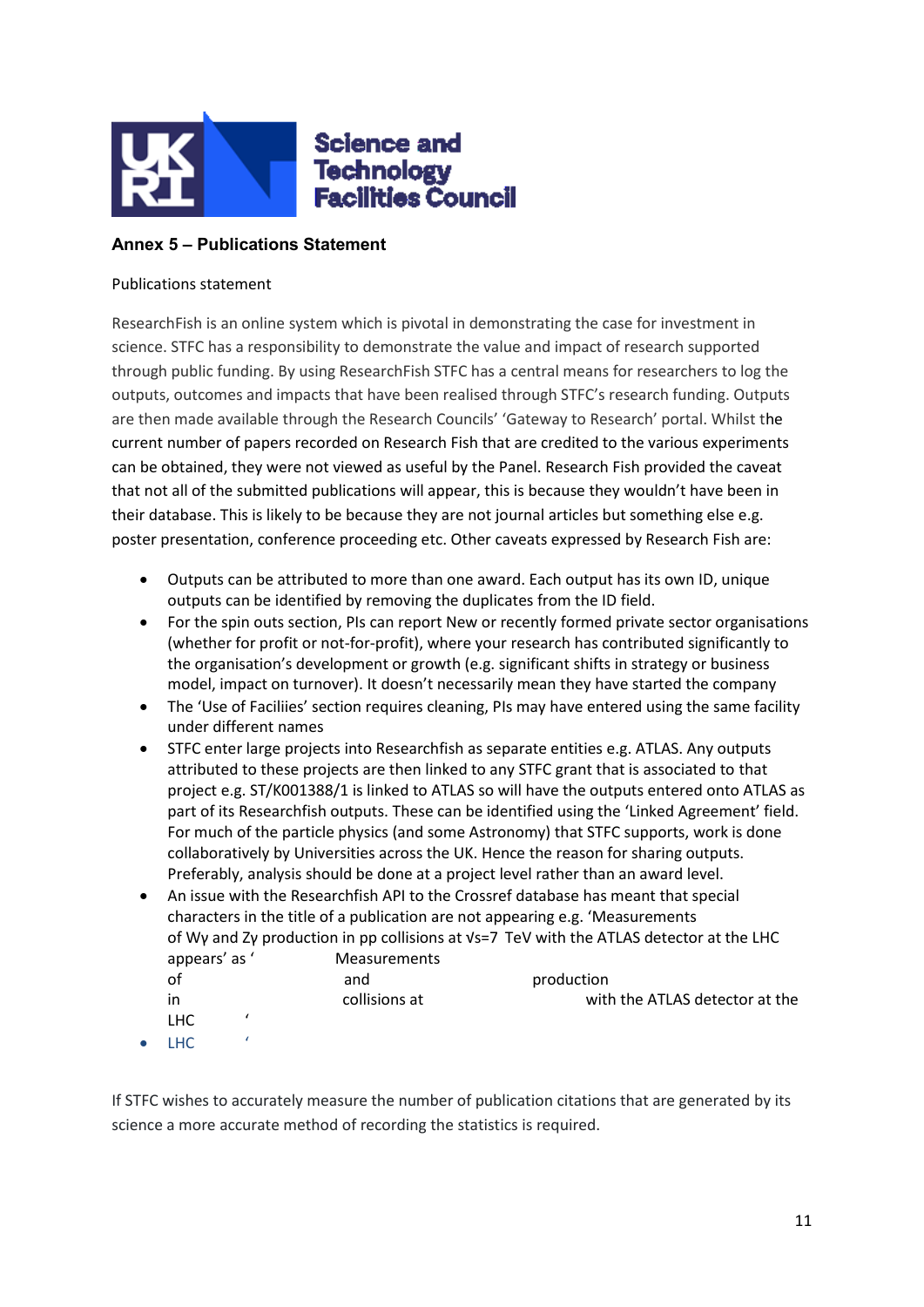

# **Science and Technology Facilities Council**

## **Annex 6 - Glossary**

**4GLS –** Fourth generation accelerator-based light sources

**4MOST -** The 4-metre Multi-Object Spectrograph Telescope, second-generation instrument built for ESO's 4.1-metre Visible and Infrared Survey Telescope for Astronomy (VISTA) telescope based at the Paranal Observatory in northern Chile.

**AAP** – Astronomy Advisory Panel. Provide a link between the Science board and the astronomy community and represent the needs of the community to STFC

**AccPE** - Accelerator Programme Evaluation

**ACE** - Advanced Composition Explorer

**ACPA** – Advanced Charged-Particle Array. An EU-funded electron accelerator under construction at STFC's Daresbury Laboratory

**ACT** - Atacama Cosmology Telescope

**ADMX –** Axion Dark Matter Experiment

**ADS** – Astrophysics Data System

**ADSRs** - Accelerator Driven Subcritical Reactors

**AGATA** – Advanced Gamma Tracking Array. A collaborative European project to construct and operate a gamma-ray tracking spectrometer.

**AGN –** Active galactic nuclei

**AGP** – Astronomy Grants Panel. The panel assess and make recommendations to the STFC Executive on all research grant applications in astronomy

**ALICE** – A Large Ion Collider Experiment. One of the seven detector experiments at the LHC at CERN which focuses on understanding the physics of strongly interacting matter at extreme energy densities.

**A (Advanced) LIGO** – Advanced Laser Interferometer Gravitational-Wave Observatory. A second generation gravitational wave laser interferometer, expected to routinely observe and study gravitational waves from cosmic sources

**ALMA** – Atacama Large Millimeter/Submillimeter Array. A radio interferometer in the Atacama Desert in Chile designed to study the Universe at millimeter and submillimeter wavelengths

**ALS-U** : 4th generation light source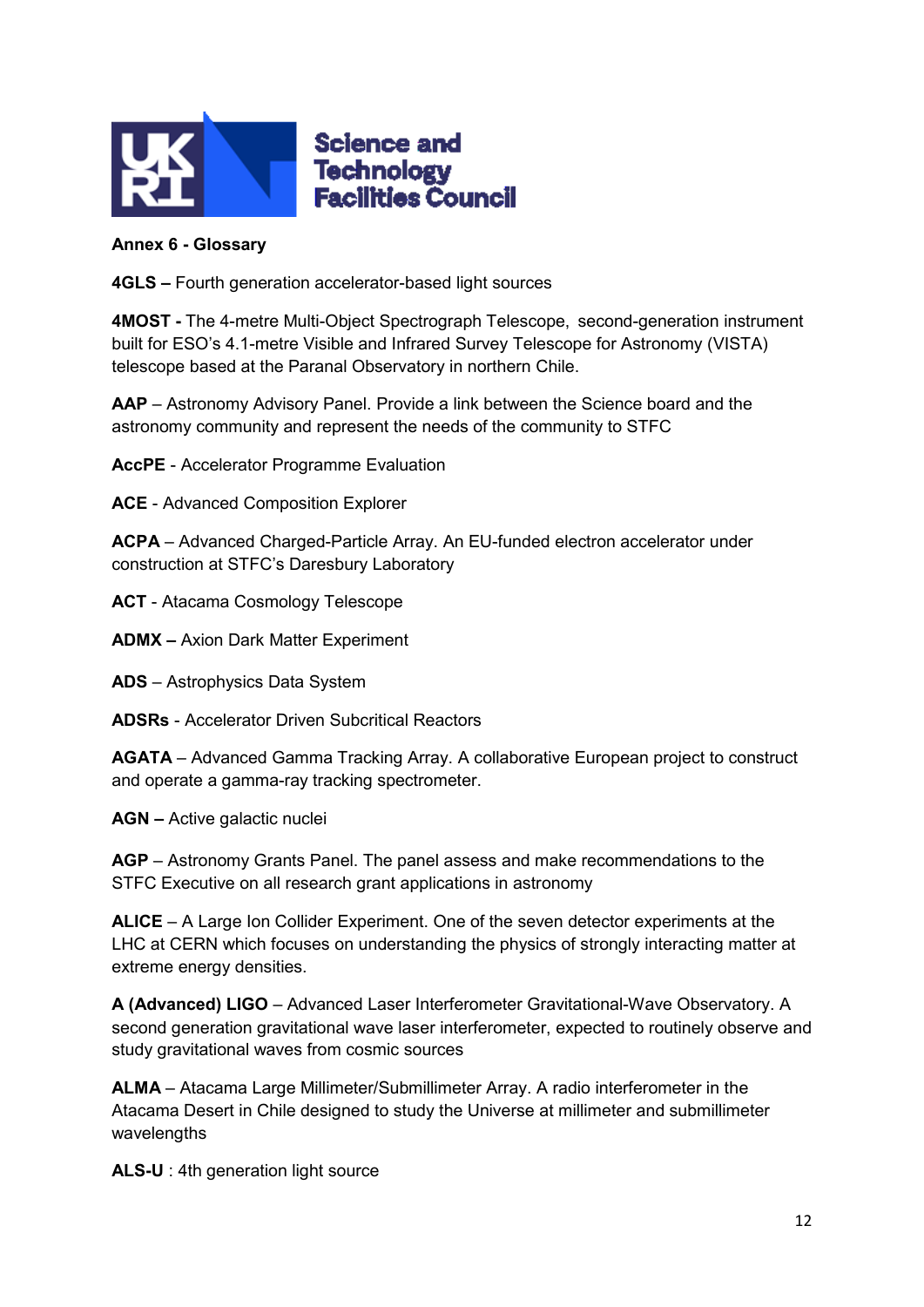**ANITA –** Antarctic Impulse Transient Antenna

**ANTARES** – Astronomy with a Neutrino Telescope and Abyss Environmental Research

**APPEC –** Astroparticle Physics European Consortium

**APS- U**: 4th generation light source

**ARA** – Askaryan *Radio* Array

*ARIEL -* Atmospheric Remote-sensing Exoplanet Large-survey, is one of the three candidate missions selected by ESA for its next medium class science mission

*ARCHER* - Advanced *Research Computing High End Resource*

**ASKAP** - Australian Square Kilometer Array Pathfinder

**ASTeC** – Accelerator Science and Technology Center. A facility that studies all aspects of the science and technology of charged particle accelerators

**Astra Gemini** - high power, ultra-short pulse, high repetition-rate laser.

**ATLAS** – A Toroidal LHC Apparatus. One of two general-purpose detectors at the LHC investigating the research of particle physics beyond the Standard Model.

**AWAKE** – UK Advanced Wakefield Experiment

**AWE –** Atomic Weapons Establishment

**BEIS -** Department for *Business, Energy and Industrial Strategy*

**BepiColombo** – A European mission to Mercury set to launch in 2018

**Big Bear** – Solar Observatory

**BIS -** Business, Innovation and Skills

**BiSON** - Birmingham Solar-Oscillations Network

**BICEP** - Background Imaging of Cosmic Extragalactic Polarization

**BoP** - Balance of Programmes, review which looked at the balance of funding between the Frontier Science research disciplines.

**BOSS** - Baryon Oscillation Spectroscopic Survey

**CAP –** Computing Advisory Panel

**CASU** - Cambridge Astronomical Survey Unit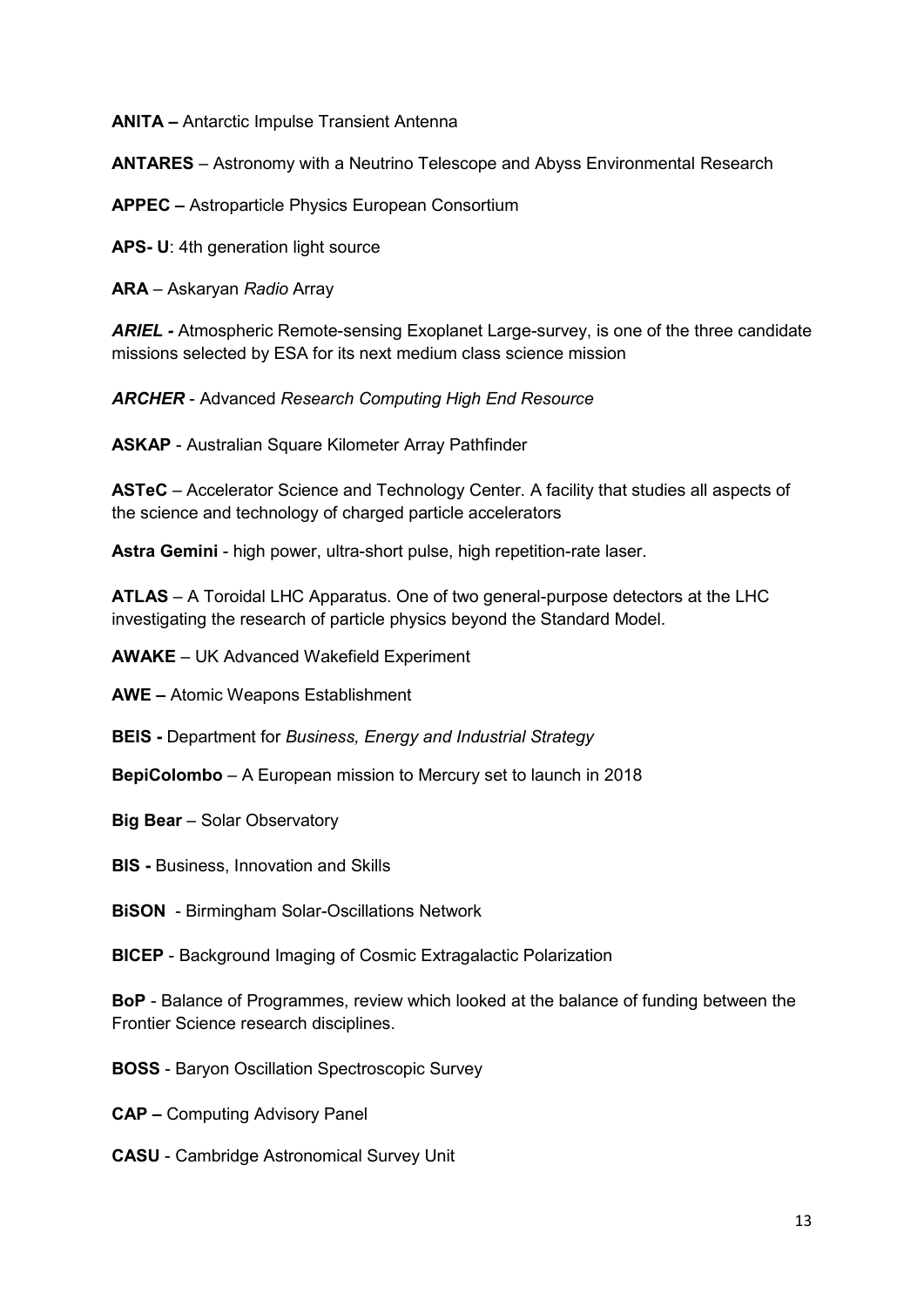**CDR -** Critical Design Review

**CDT** - Centre for Doctoral Training

**CERN** – European Organisation for Nuclear Research. A European research organisation operating the largest physics laboratory in the world

**CGPS -** Capital Grants to the Private Sector

**CHANDRA** - The Chandra X-ray Observatory, previously known as the Advanced X-ray Astrophysics Facility, is a Flagship-class space observatory launched on STS-93 by NASA

**CHEOPS** - CHaracterising ExOPlanets Satellite, is a planned European space telescope for the study of the formation of extrasolar planets

**CHIPS -** CHerenkov detectors In mine PitS. Uses a unique concept in neutrino oscillations physics as it aims to build megaton neutrino detectors cheaply and flexibly

**CI** – Cockcroft Institute. An international center for Accelerator Science and Technology in the UK

**CLARA** - Compact Linear Accelerator for Research and Applications

**CLASP** – Challenge Led Applied Systems Programme

**CLIC** – Compact Linear Collider. A proposed collider which will collide electrons and positrons at energies of several TeV to study the underlying physics between these interactions

**CLOVER** - Collaboration between Cardiff AIG, Oxford Astrophysics and the Cavendish Astrophysics Group, aiming to build the next generation of CMB polarimeter.

**Cluster -** An ESA Cornerstone mission launched in 2000 with the primary aim to make major breakthroughs in the understanding of how the Earth'smagnetosphere works and the Earth's response to the ever changing solar-wind and theinfluence exerted by the ionosphere

**CMB** - Cosmic Microwave Background

**CMB S4** - a concept for the ultimate ground-based CMB observatory

**CMOS –** Complementary metal–oxide–semiconductor

**CMS** – Compact Muon Solenoid. A general purpose detector at the LHC with a broad physics programme ranging from studying the Standard Model to dark matter

**COBE** - Cosmic Background Explorer

**COMET** – Coherent Muon to Electron Transition. An experiment which aims to measure muon to electron conversion in the presence of a nucleus with unprecedented accuracy.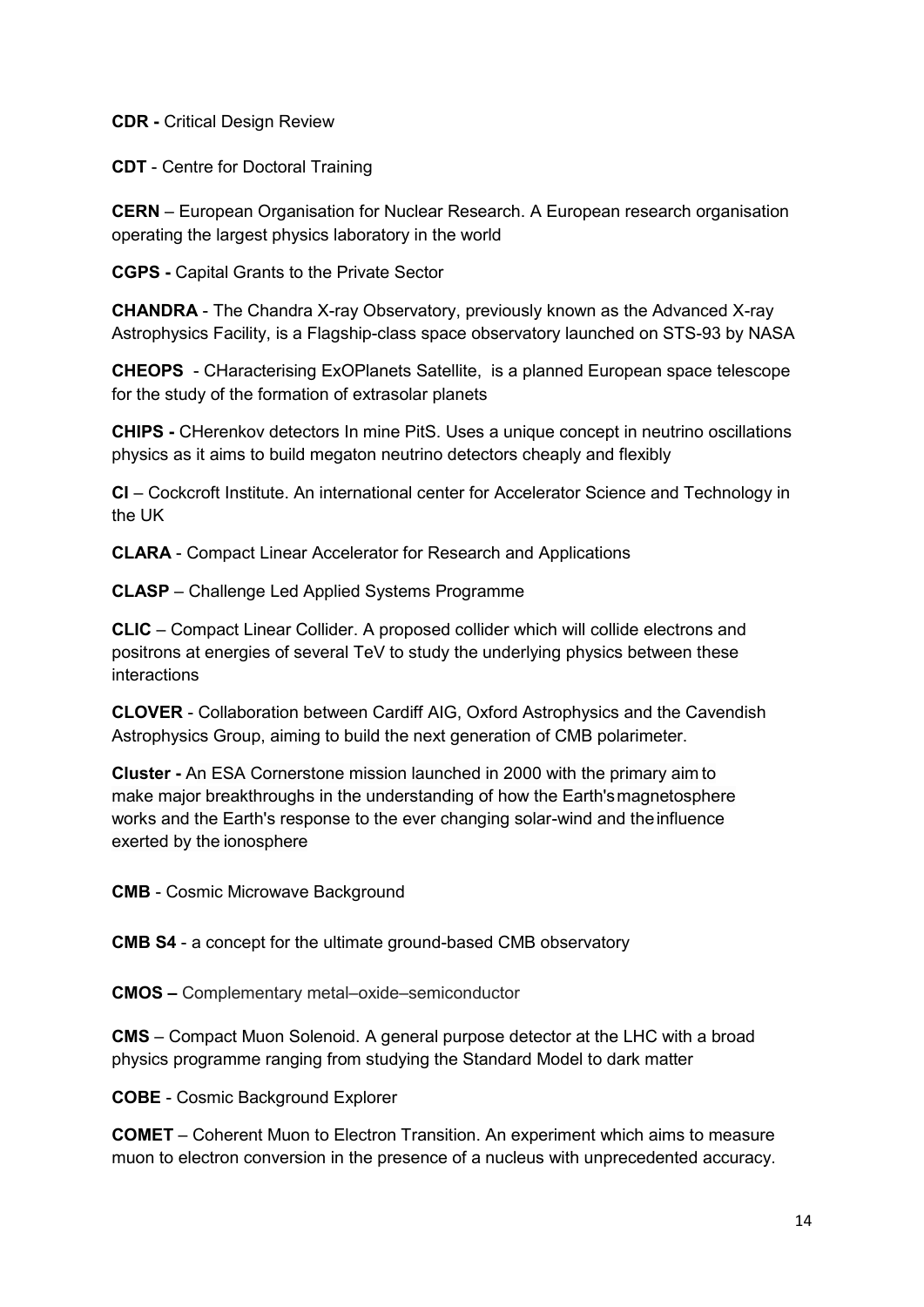This process is forbidden by the Standard Model of particle physics, however models beyond the Standard Model predict this to exist

**CNSA** – China National Space Administration

**COSMOS -** Super Computer located in the Stephen Hawking Centre for Theoretical Cosmology (CTC) at Cambridge University, is dedicated to research in cosmology, astrophysics and particle physics

**COSMOMC** - Fortran 95 Markov-Chain Monte-Carlo (MCMC) engine to explore the cosmological parameter space, plus a Python suite for plotting and presenting results.

**COST Actions –** COST Actions are bottom-up science **and technology networks, open to researchers and stakeholders** with a duration of four years.

**CPU** *- central processing units.* 

**C-RSG** - Computing Resources Scrutiny Group. The purpose of the C-RSG is to inform the decisions of the Computing Resources Review Board (C-RRB) for the LHC experiments

**CSR -** Comprehensive Spending Review

**CTA** – Cherenkov Telescope Array. A project to build the next generation ground-based very high energy gamma-ray instrument providing a deep insight into the non-thermal highenergy Universe

**DAMA –** DArk Matter

**DAQ** - Data acquisition

**DARA –** Development in Africa with Radio Astronomy

**DEAP** - The DEAP-3600 experiment is located 2 km underground at SNOLAB

**DEAP** – Dark Matter Experiment using Argon Pulseshage discrimination

**DES** – Dark Energy Survey

**DESI** – Dark Energy Spectroscopic Instrument. An instrument which will measure the effect of dark energy on the expansion of the Universe

**DFSZ –** Dine-Fischler-Srednicki-Zhitnitsky

**DLA** - Dielectric Laser Accelerator

**DLS - Diamond Light Source** - UK's national synchrotron science facility, located at the Harwell Science and Innovation Campus in Oxfordshire.

**DiRAC** – Distributed Research utilising Advanced Computing. The integrated supercomputing facility for theoretical modelling and HPC-based research in astronomy, particle physics and cosmology

**Diamond II** - 4th generation light source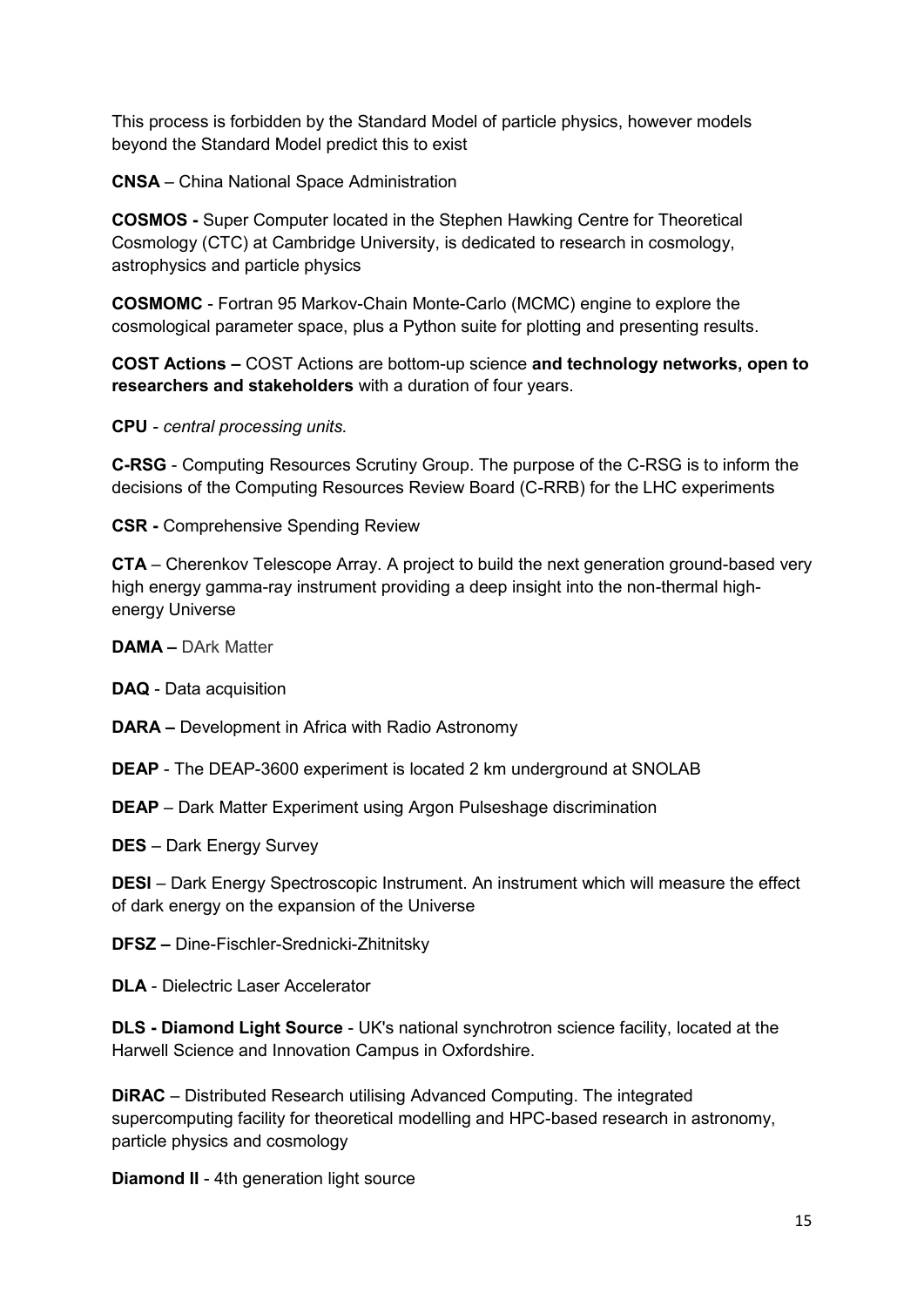**DKIST** – Daniel K. Inouye Solar Telescope. A collaboration of 22 institutions in which the construction phase of the project to build the next ground-based solar telescope is now underway

**DM-ICE –** A NaI(Tl) direct detection dark matter experiment

**DM-TPC –** Dark Matter Time Projection Chamber

**DOE CD-1/2/3/4** – Department of Energy's Critical Decision

**DRIFT –** Directional Recoil Identification from Tracks

**DSCOVR** - Deep Space Climate Observatory is a NOAA space weather, space climate, and Earth

**DTC** – Doctoral Training Centre

**DUNE** – Deep Underground Neutrino Experiment. A proposed international experiment for neutrino science and proton decay studies

- **E203** Single-Shot Determination Of the Profile of FS Long Bunches
- **E210 - E210** Trojan Horse InjecDon for High Brightness Beam GeneraDon &DiagnosDc System
- **E&T –** Education and Training
- **ECFA** European Committee for Future Accelerators
- **ECR –** Early Career Researcher

**[eEDM experiment](http://www.stfc.ac.uk/193.aspx) –** Electron Electric Dipole Moment Experiment. Anexperiment looking to measure the electric dipole moment of the electron

**E-ELT** – European Extremely Large Telescope. A telescope under construction which will have a 39-m main mirror and will be the largest optical/near-infrared telescope in the world. First light is targeted for 2024

- **EGI –** European Grid Initiative
- **EIC –** Electron-ion collider
- **Electra-II** 4th generation light source

**ELI-NP** – Extreme Light Infrastructure Nuclear Physics. ELI-NP will consist of both a very high intensity laser system and a very intense brilliant γ beam both of which will create a new European laboratory with a broad range of science covering fundamental physics, nuclear physics and astrophysics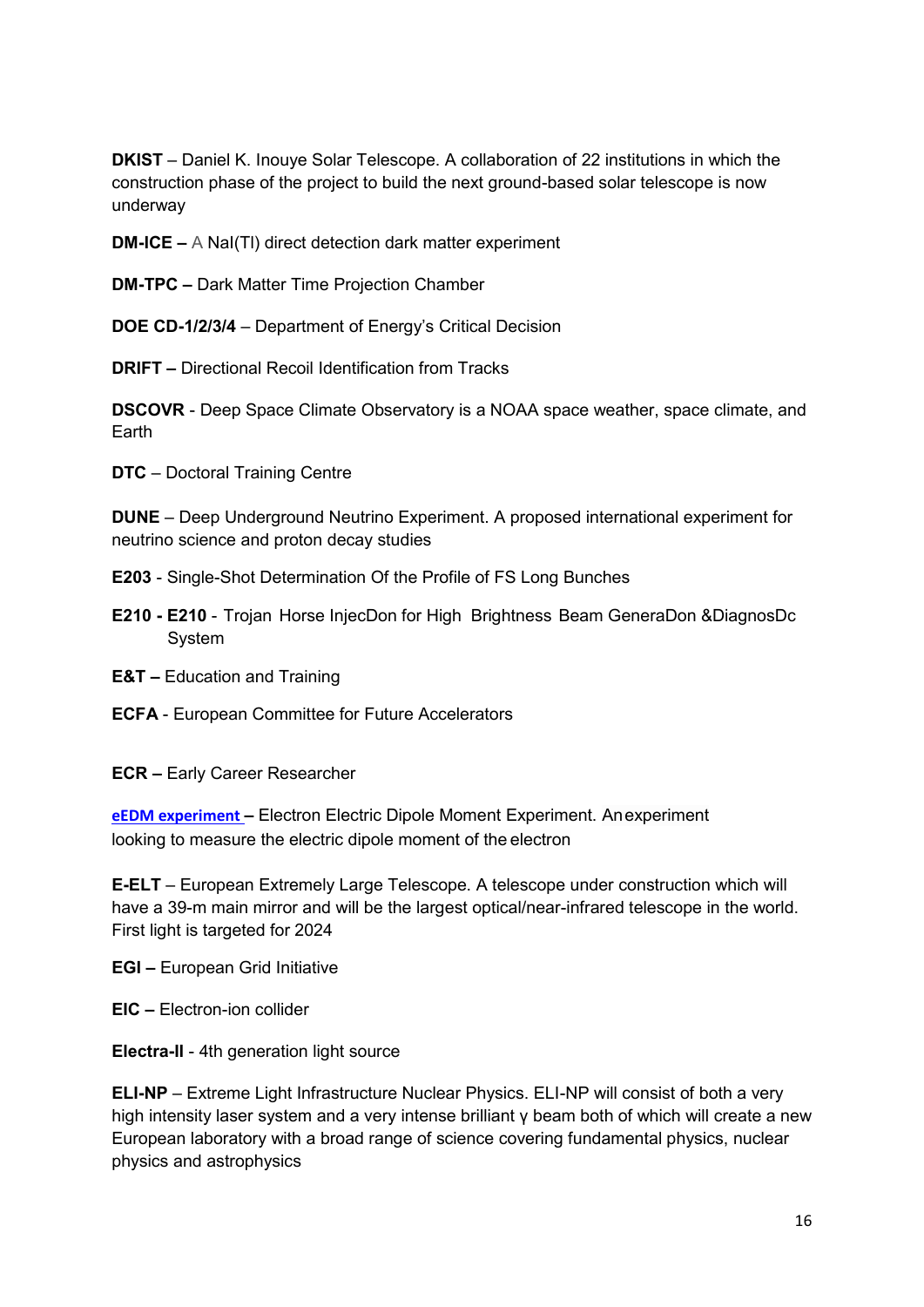**e-MERLIN** – Multi-Element Radio Linked Interferometer Network. A radio interferometer consisting of seven radio telescopes run from the Jodrell Bank Observatory by the University of Manchester

**EPAC** - Extreme Photonics Application Centre

**EPSRC** - Engineering and Physical Sciences Research Council

**ERC** – European Research Council. A public body for the funding of scientific and technological research conducted within the European Union

**ERF** - Ernest Rutherford Fellowships

**ERIC** - European Research Infrastructure Consortium

**ESA** – European Space Agency. An international organisation that comprises programmes designed to research the Earth, its space environment, our Solar System and the Universe and which develops satellite-based technologies and services

**ESF EuroCORES –** The European Collaborative Research Scheme is to enable researchers in different European countries to develop collaboration and scientific synergy in areas where European scale and scope are required to reach the critical mass necessary for top class science in a global context.

**ESFRI –** European Strategy Forum on Research Infrastructures

**ESO** – European Southern Observatory. ESO provides research facilities to astronomers and astrophysicists by building and operating powerful ground-based telescopes enabling important scientific discoveries

**ESRF** - European Synchrotron Radiation Facility

**ESS** – European Spallation Source. A research facility currently under construction that will contain the world's most powerful neutron source

**ET** – Einstein Telescope. A proposed third-generation ground-based gravitational wave detector that will test Einstein's theory of general relativity and build on precision gravitational wave astronomy

**EU -** European Union

**Euclid -** A planned joint ESA/NASA project space telescope, its goal is to map the large scale distribution of dark matter and characterize properties of dark energy

**EuPRAXIA –** European Plasma Accelerator with superior Beam quality

**EVN** - European VLBI Network

**FAIR** – Facility for Antiproton and Ion Research. A new international accelerator facility for the research using antiprotons and ions. It is currently under construction.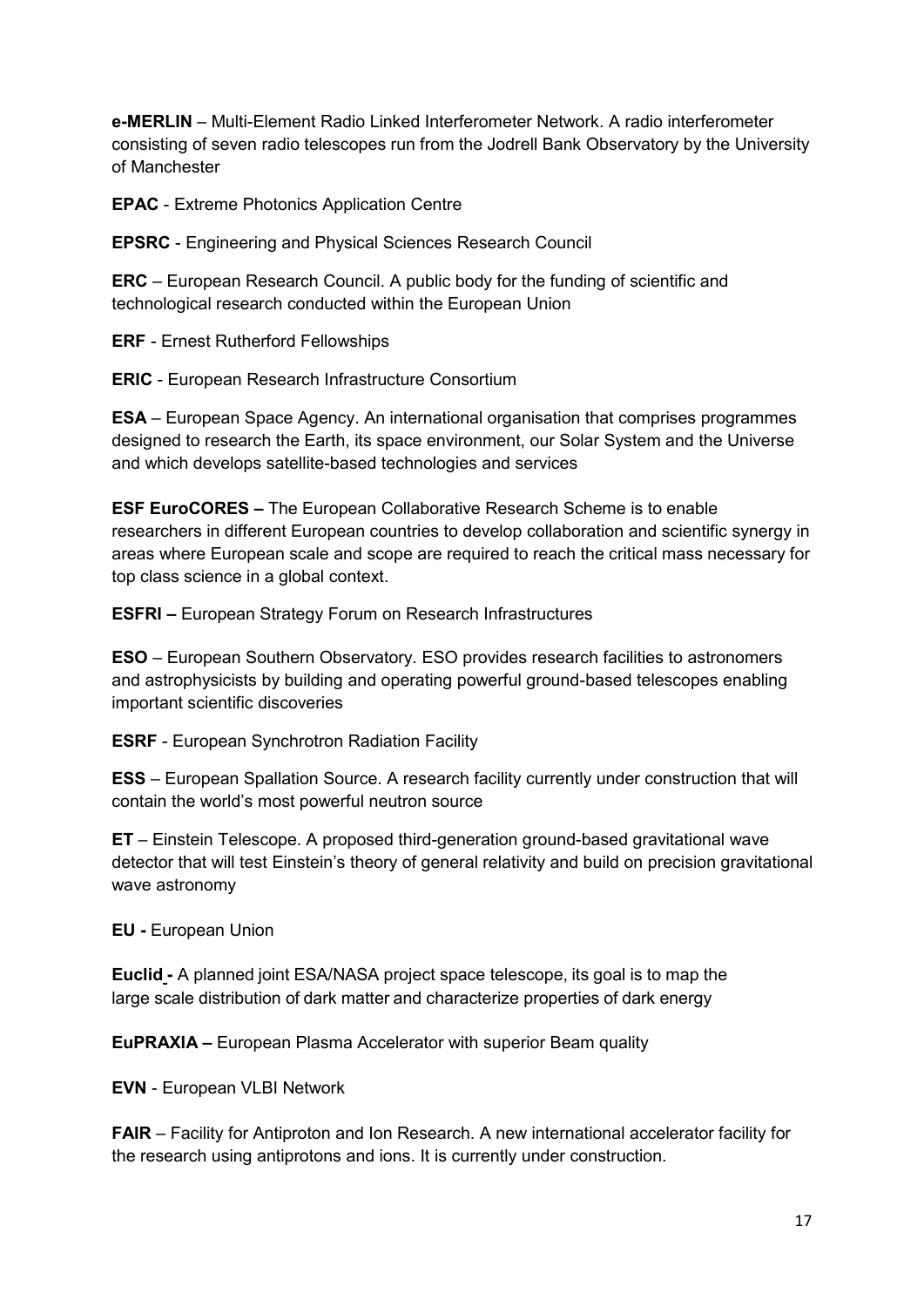**FEE –** Front-end electronics

**FETS** – Front End Test Stand

**FCC** – Future Circular Collider. The FCC study explores the feasibility of different particle collider scenarios with the aim of significantly expanding the energy and luminosity of future detectors

**FEC -** Full Economic Costing

**FEL** – Free Electron Laser. A type of laser in which the medium consists of very high speed electrons moving freely through a magnetic structure

**FNAL** – Fermi National Accelerator Laboratory, USA

**FP -** Framework Programmes. Funding programmes created by the European Union/European Commission to support and foster research in the European Research Area

**FTE** - Full Time Equivalent

**G3 -** Generation-3

**GAIA** – An ESA mission to map the three-dimensional view of our Galaxy revealing its composition, formation and evolution.

**GCRF –** Global Challenges Research Fund

**GCT –** Gamma-ray Cherenkov Telescope

- **GEO-HF –** UK/German gravitational wave detector High Frequency
- **GeV** gigaelectronvolt
- **GOTO** Gravitational-wave optical transient observatory
- **GPU –** Graphics processing unit
- **GR -** Einstein's General Theory of Relativity
- **GrEAT** Gravitational-wave Excellence through Alliance Training
- **GRETA –** Gamma-Ray Energy Tracking *Array*
- **GTC** Gran Telescopio Canarias
- **GTO** Guaranteed Time Observations
- **GUT –** Grand unified theory

**GW** – Gravitational waves. Ripples in the curvature of spacetime which propagateas a wave, travelling outward from the source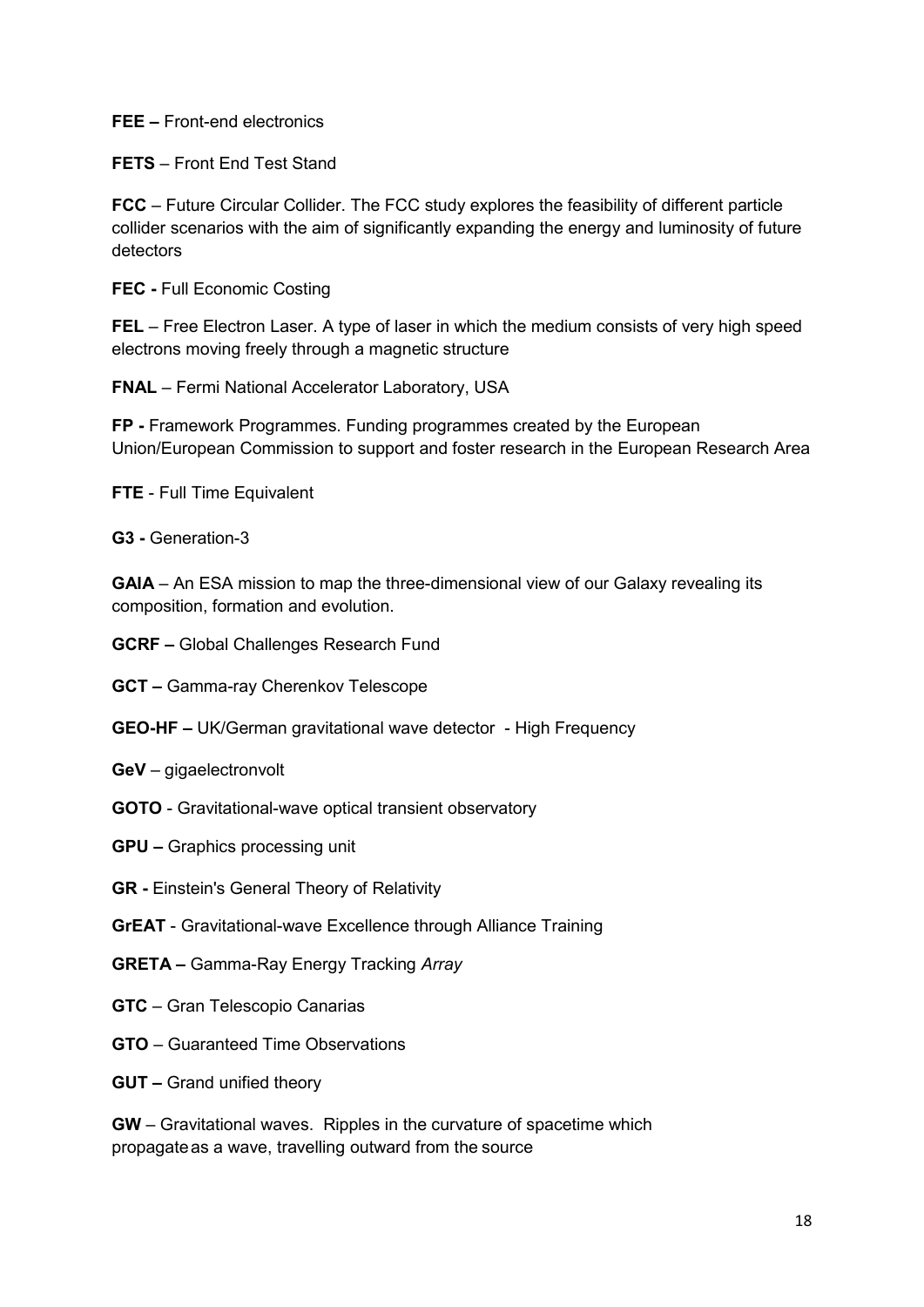**GridPP** – Grid for UK Particle Physics. A collaboration of particle physicists and computer scientists based in the UK and at CERN who contribute to the development of new open source software and applications needed to power large-scale distributed computing for particle physics and beyond

**H2020 -** Horizon 2020. The biggest EU Research and Innovation programme with nearly €80 billion of funding available over 7 years (2014 to 2020)

**H2020 – INFRAIA –** Horizon 2020 related call for integrating and opening Research Infrastructures of European interest.

**HARMONI** - is a visible and near-infrared (0.47 to 2.45 µm) integral field spectrograph, providing the E-ELT's core spectroscopic capability

**HARPS3** - UK-lead international project to build an instrument that will search for Earth-like planets around other stars. It will be placed on the Isaac Newton Telescope, a 2.5m telescope run by the ING, in 2021.

**HAWC –** High-altitude Water Cherenkov (observatory)

**HDR** Imaging - High-dynamic-range imaging

**HE LHC** – High Energy – Large Hadron Collider

**HEPS** - 4th generation light source

**HESS –** High Energy Stereoscopic System

**HET** – Hobby Eberly Telescope

**HIC -** Heavy Ion Collisions

**HINODE** - The Solar-B mission, was launched in September 2006, carrying instruments developed by Japan, the USA and the UK. Building on the highly successful SOHO and YohKoh solar missions, Hinode is studying the fundamental question of how magnetic fields interact with plasma to produce solar variability.

**HiRES** – High Resolution Echelle Spectrometer. A spectrograph which operates between 0.3 and 0.1 microns at the Keck Observatory and has been used for the detection of exoplanets and to test our model of the Big Bang theory

**HL-LHC** – High-Luminosity Large Hadron Collider. An upgrade to the LHC which aims to increase the luminosity by a factor of 10 beyond the LHC's design value

**HoD** – Head of Department

**HPC** – High Performance Computing. The use of parallel processing for running advanced application programmes efficiently, reliably and quickly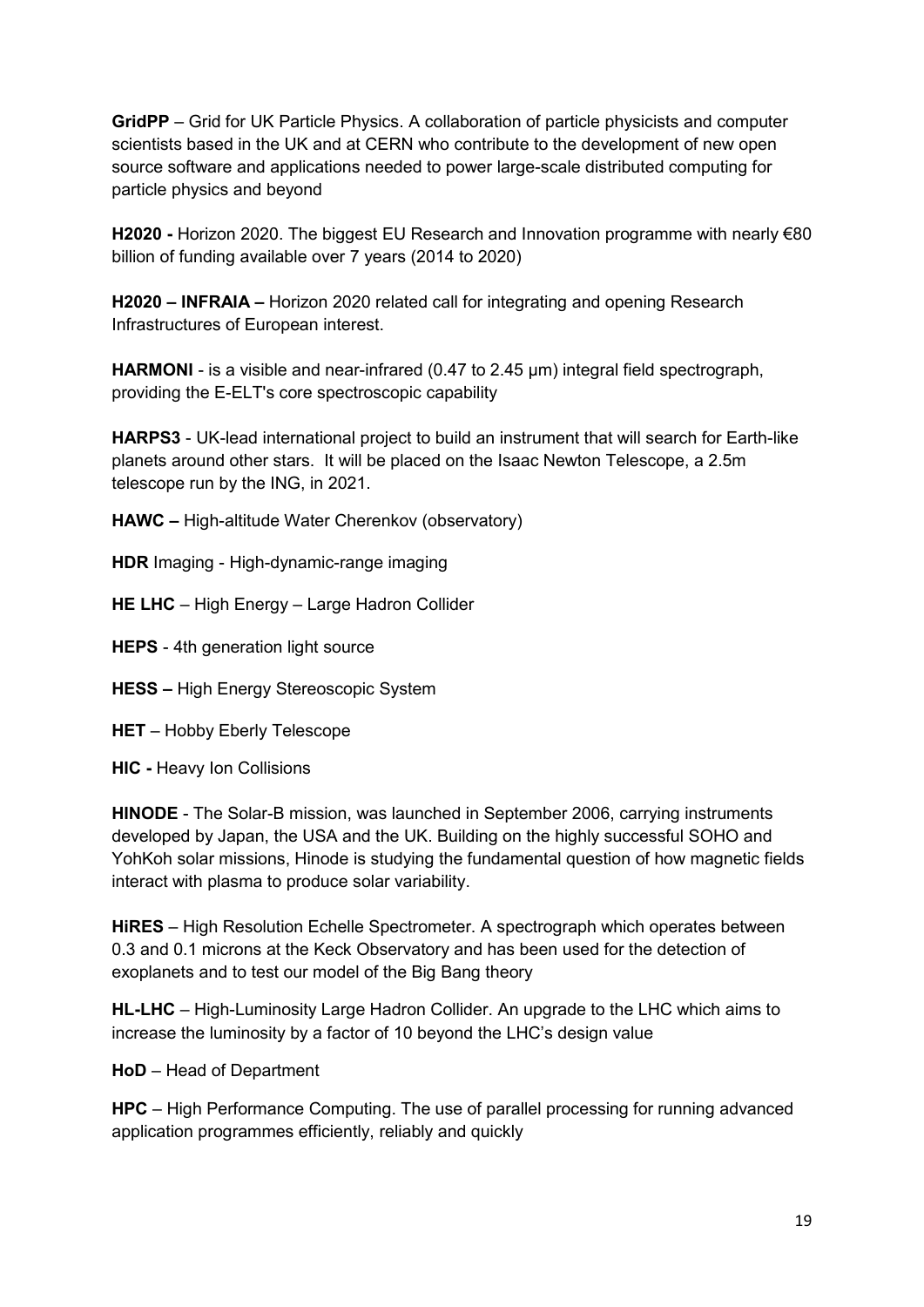**HST** – Hubble Space Telescope

**HTC -** High Throughput Computing

**HV –** High vacuum

**Hyper-K** – **Hyper-Kamiokande detector**. The detector consists of a megaton scale water tank and ultra-high sensitivity photosensors. Neutrinos are used to make observations of elementary particles and also the Sun and supernovae

**IAB -** Innovation Advisory Board

**IACT** - Imaging Air Cherenkov Telescope

**ICEC** - International Cancer Expert Corps

**IceCube** - South Pole neutrino observatory, is a cubic-kilometer particle detector made of Antarctic ice and located near the Amundsen-Scott South Pole Station.

**ICP-MS** - Inductively coupled plasma mass spectrometry

**ILSF** - 4th generation light source

**ING-INT** – Isaac Newton Group of Telescopes

**INT** – Isaac Newton Telescope

**IP** – Intellectual Property

**IRIS** - is an image processing software for astrophotography. IRIS is free for non-commercial usage.

**ISIS Neutron Source** - world-leading centre for research in the physical and life sciences at the STFC Rutherford Appleton Laboratory near Oxford in the United Kingdom

**ILC** – International Linear Collider. The proposed ILC would complement the LHC at CERN and would consist of two linear accelerators to further our understanding of the nature of dark matter and dark energy

**IoP -** Institute of Physics

**IPPP** – Institute for Particle Physics Phenomenology. An international center for research in particle physics phenomenology – the bridge between theory and experiment in the study of the tiny building blocks of all matter in the universe and of the fundamental forces that operate between them

**IPS -** *Innovations Partnership Scheme*

**IR** – infrared

**ISCF –** Industrial Strategy Challenge Fund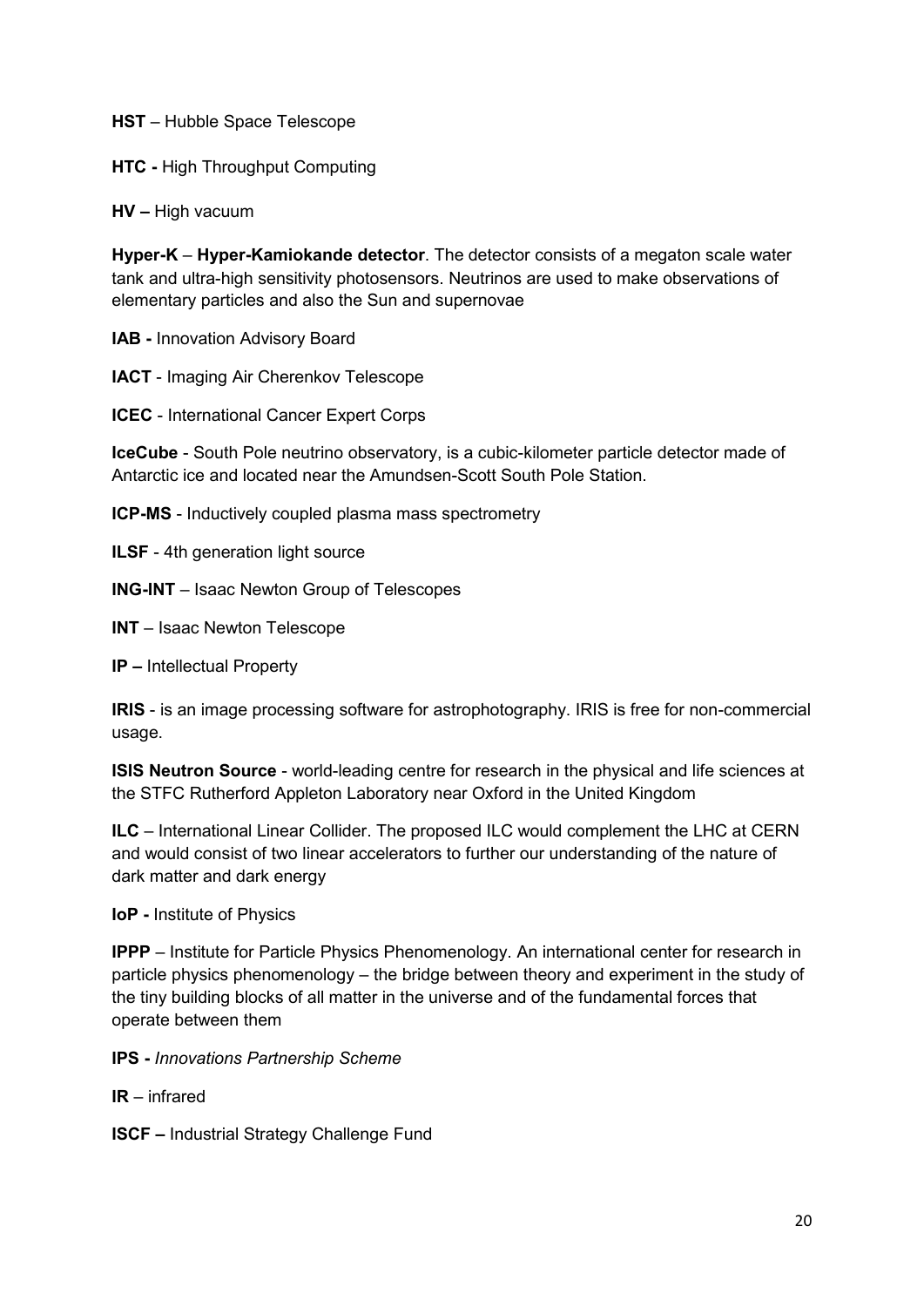**ISOL-SRS** – ISOL Beam Storage Ring Spectrometer. A proposed spectrometer which will aid in precision studies of the reactions and properties of unstable nuclei across the vast range of masses and isotopes produced by the ISOLDE radioactive beams facility at CERN

**ISRO** – Indian Space Research Organisation

**JAI** – John Adams Institute. The John Adams Institute for Accelerator Science provides expertise, research, development and training in accelerator techniques, promoting advanced accelerator applications in science and technology

**JAXA** – Japan Aerospace Exploration Agency. Japan's national aerospace agency

**JCMT** - James Clerk Maxwell Telescope is a submillimetre-wavelength telescope at Mauna Kea Observatory in Hawaii.

**JES –** Joint Electronic System

- **JET**  Joint European Torus at Culham
- **JISC –** Joint Information Systems Committee

**JIVE** - is the Joint Institute for VLBI (Very Long Baseline Interferometry) ERIC (European Research Infrastructure Consortium).

**JLab** – Thomas Jefferson National Accelerator Facility (Jefferson Lab). One of 17 national laboratories funded by the US Department of Energy. Its mission is to conduct basic research of the atom's nucleus using the lab's accelerator

**JUICE** – Jupiter Icy Moon Explorer. A planned ESA spacecraft to visit the Jovian system, focussed on studying Jupiter's Galilean moons

**JVLA** - Karl Jansky Very Large Array

**JWST** – James Webb Space Telescope. The successor to the Hubble Space Telescope, the JWST is a major space observatory currently under construction and scheduled to launch in 2018. It will operate at wavelengths ranging from 0.6-27μm

**Kaon** - Any of a group of four mesons (subatomic particles made of one quark and an antiparticle version of a quark)

**KM3NET –** Cubic Kilometre Neutrino Telescope

**KSP** – Key Science Projects

**LAr –** Liquid Argon

Lattice QCD - A non-perturbative (see Perturbation Theory) approach to solving the QCD

**[LBNE](http://lbne.fnal.gov/)** - Long Baseline Neutrino Experiment. A high energy physics project, currently in its design phase that will combine the world's most intense long-distance neutrino beam and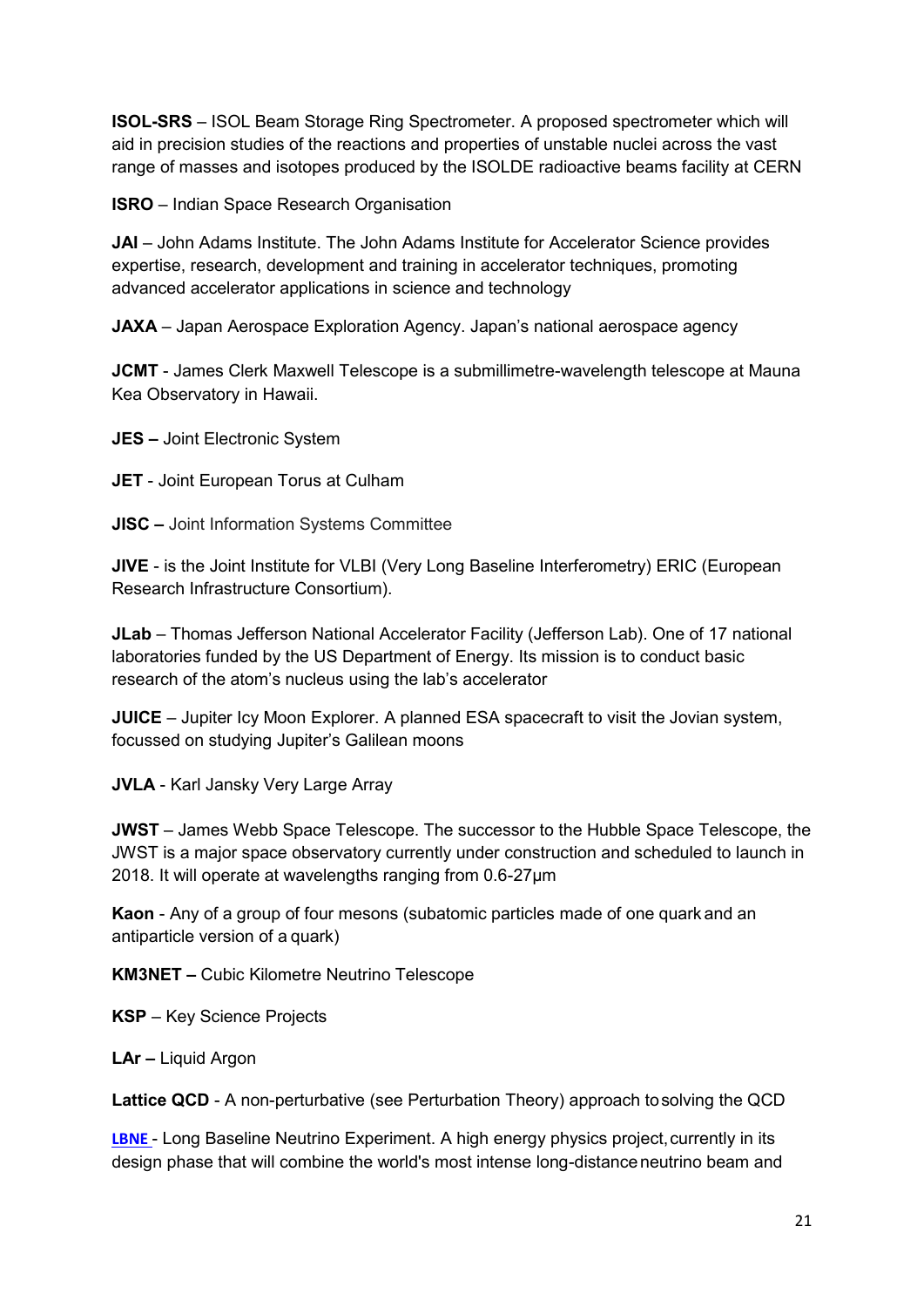world's largest particle detector to reach unprecedented sensitivity and precision in measuring quantum mechanical mixing in the neutrinosector

**LBNF** - Long Baseline Neutrino Facility

**LCLS** - *Linac Coherent Light Source*

**LHC** – Large Hadron Collider. The world's largest and most powerful particle collider located at CERN

**LHCb** – Large Hadron Collider beauty. A study undertaken at CERN's LHC to investigate b and anti-b quark decays

**LHCC** – LHC Experiments Committee. A committee created to interact with LHC collaborators to discuss detector designs and to review the construction, installation and commissioning of the experiments

**LHeC** –Large Hadron Electron Collider. A project under design for combining the intense hadron beams of the LHC and possible future Circular Hadron Collider with a new electron accelerator at CERN

**LIDAR** - Light Detection And Ranging. Surveying method that measures distance to a target by illuminating the target with pulsed laser light and measuring the reflected pulses with a sensor.

**LIGO** – Laser Interferometer Gravitational-Wave Observatory. A national facility for gravitational wave research comprising two interferometers, one in Washington and one in Louisiana. The detectors use laser interferometry to measure the ripples in space-time caused by passing gravitational waves from astrophysical sources

**LINAC -** Linear accelerator

**LISA** – Laser Interferometer Space Antenna (NASA/ESA). A proposed ESA mission designed to detect and accurately measure gravitational waves. It has been re-named to eLISA

**LiteBIRD –** The light satellite for the studies of B-mode polarisation and inflation from cosmic background radiation detection

**LJMU** – Liverpool John Moors University

**LOFAR** – Low Frequency Array. A radio telescope working at the lowest frequencies accessible from Earth. The array is currently under construction and, when completed, will be able to survey wide areas of sky simultaneously

**LSC-Virgo –** LIGO Scientific Collaboration - Virgo

**LSST** – Large Synoptic Survey Telescope. Currently under construction in Chile, the LSST will be used to image the sky at optical wavelengths and will be able to detect faint astronomical objects with unprecedented resolution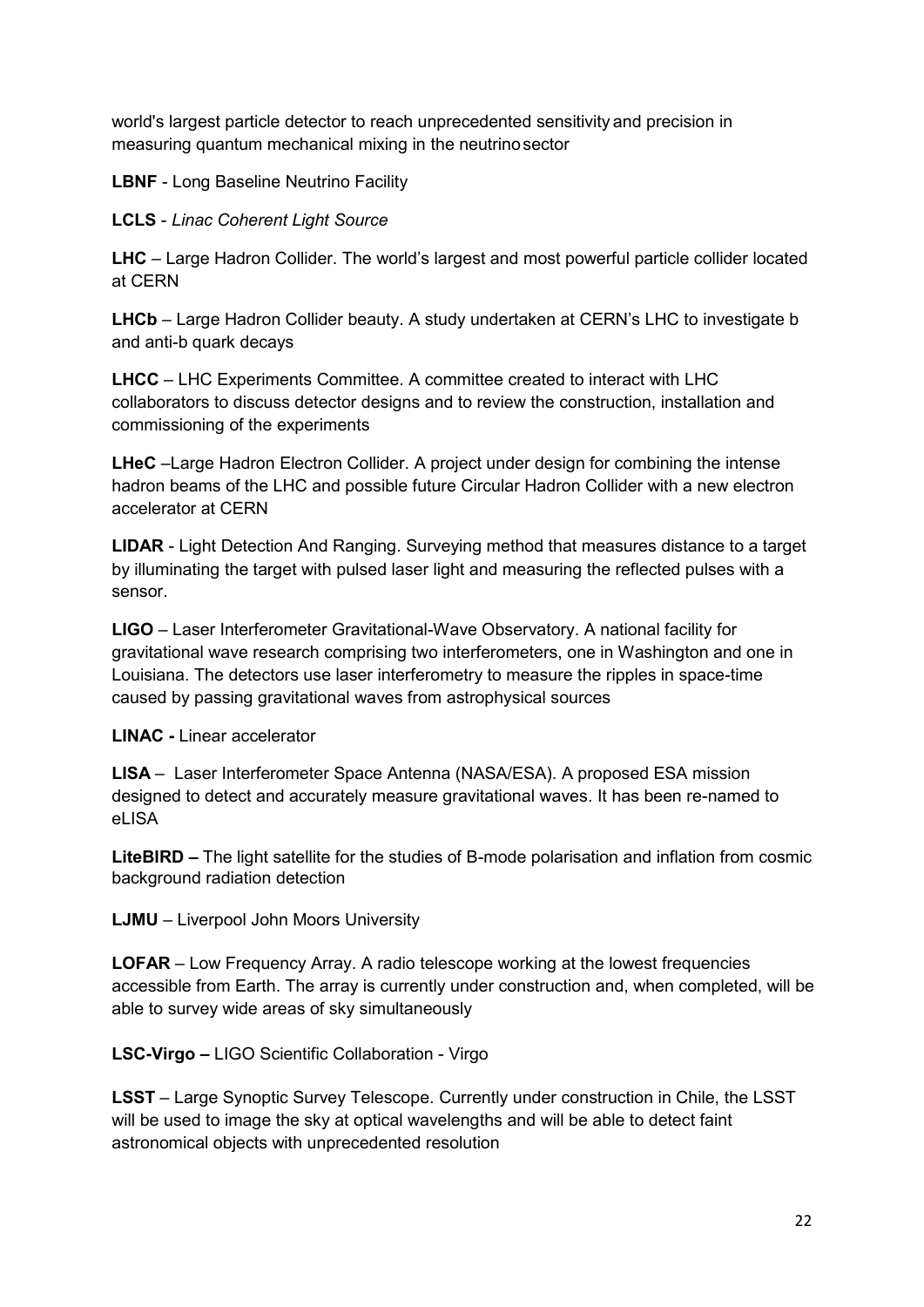**LT -** Liverpool Telescope. A 2-metre fully robotic Ritchey–Chrétien telescope that observes autonomously

**LWFA** – Laser Wakefield Acceleration

**LZ** – Lux Zeplin. Large Underground Xenon (LUX) ZonEd Proportional Scintillation in Liquid Noble gasses (ZEPLIN). A next generation dark matter experiment to search for Weakly Interacting Massive Particles (WIMPS)

**M&O -** Maintenance and Operation

**MAGIC** - Major Atmospheric Gamma-ray Imaging Cherenkov Telescope

**MAPS –** Monolithic Active Pixel Sensors

**MAX IV** – 4<sup>th</sup> generation light source

**mDOMs –** Digital Optical Modules

**MeerKat -** Karoo Array Telescope. Radio telescope under construction in the Northern Cape of South Africa, will be an array of 64 interlinked receptors

**METIS** – is a powerful spectrograph will allow astronomers to investigate the basic physical and chemical properties of exoplanets

**MICE** – Muon Ionization Cooling Experiment. A high-energy physics experiment designed to demonstrate ionisation cooling of muons

*MicroBooNE* - a liquid argon time projection chamber (LArTPC) at Fermilab in Batavia, IL

**MINOS** – Main Injector Neutrino Oscillation Search. A long baseline experiment designed to study neutrino oscillations in a controlled accelerator experiment and to measure the oscillation parameters

**MOONS** – Multi Object Optical and Near-infrared Spectrograph. A large field, multi object instrument proposed for the VLT, which will conduct research into galactic structure and galaxy evolution up to the epoch of re-ionisation

**MOS** – Multi Object Spectrograph. Used to obtain the spectra of many objects simultaneously

**MOASIC** - a multi-object spectrograph

**MPI –** Max Planck Institute

**MRC –** Medical Research Council

**Mu2e/Mu3e** – Muon to Electron conversion experiments. Two experiments designed to observe muon-to-electron conversion which will better our understanding of why particles in the same family decay from heavy to lighter and more stable mass states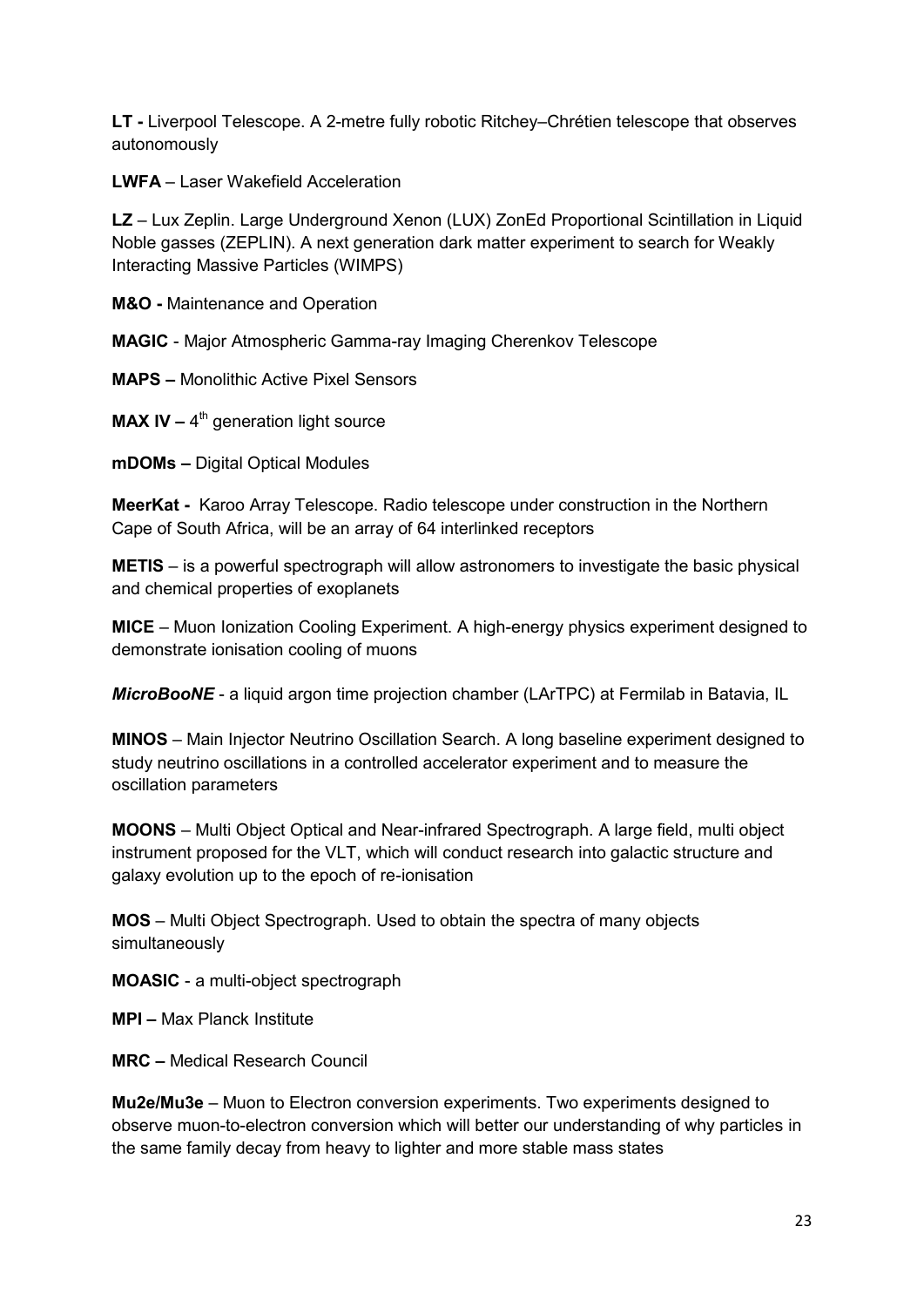**Muon** – One of the fundamental particle of nature, essentially a sort livedheavier version of the electron

**MWA** - Murchison Widefield Array - joint project between an international consortia of organisations to construct and operate a low-frequency radio array.

**NA62** - An experiment focused on precision tests of the Standard Model by studies of rare decays of charged kaons

**NAMRC** - Nuclear Advanced Manufacturing Research Centre

**NARIT** - National Astronomical Research Institute of Thailand

**NASA -** National *Aeronautics and Space Administration*

**NDBD** - Neutrinoless Double Beta Decay+

**nEDM** – Neutron Electric Dipole Moment. A measure for the distribution of positive and negative charge inside the neutron

**NEI –** National eInfrastructure

**NEXTBAS** - a concept for a low frequency array to measure the foregrounds which could hinder the extraction of the CMB polarization signal

**NGTS** – Next-Generation Transit Survey. A wide-field photometric survey designed to discover transiting exoplanets

**NLS** – New Light Sources

**NOνA** - NuMI Off-Axis νe Appearance. An experiment designedto detect neutrinos in Fermilab's NuMI beam

**NP -** Nuclear Physics

**NPGP -** Nuclear Physics Grants Panel

**NSO** – National Schools Observatory

**NTEC –** Nuclear Technology Education Consortium

**NuCAR** – Nuclear Astrophysics at Rings

**NuPECC –** Nuclear Physics European Collaboration Committee

**NuSTAR** – Nuclear Structure, Astrophysics and Reactions. A collaboration with the aim of exploiting the beams of short-lived radioactive species to study how the properties of nuclei and nuclear matter vary over a wide range of properties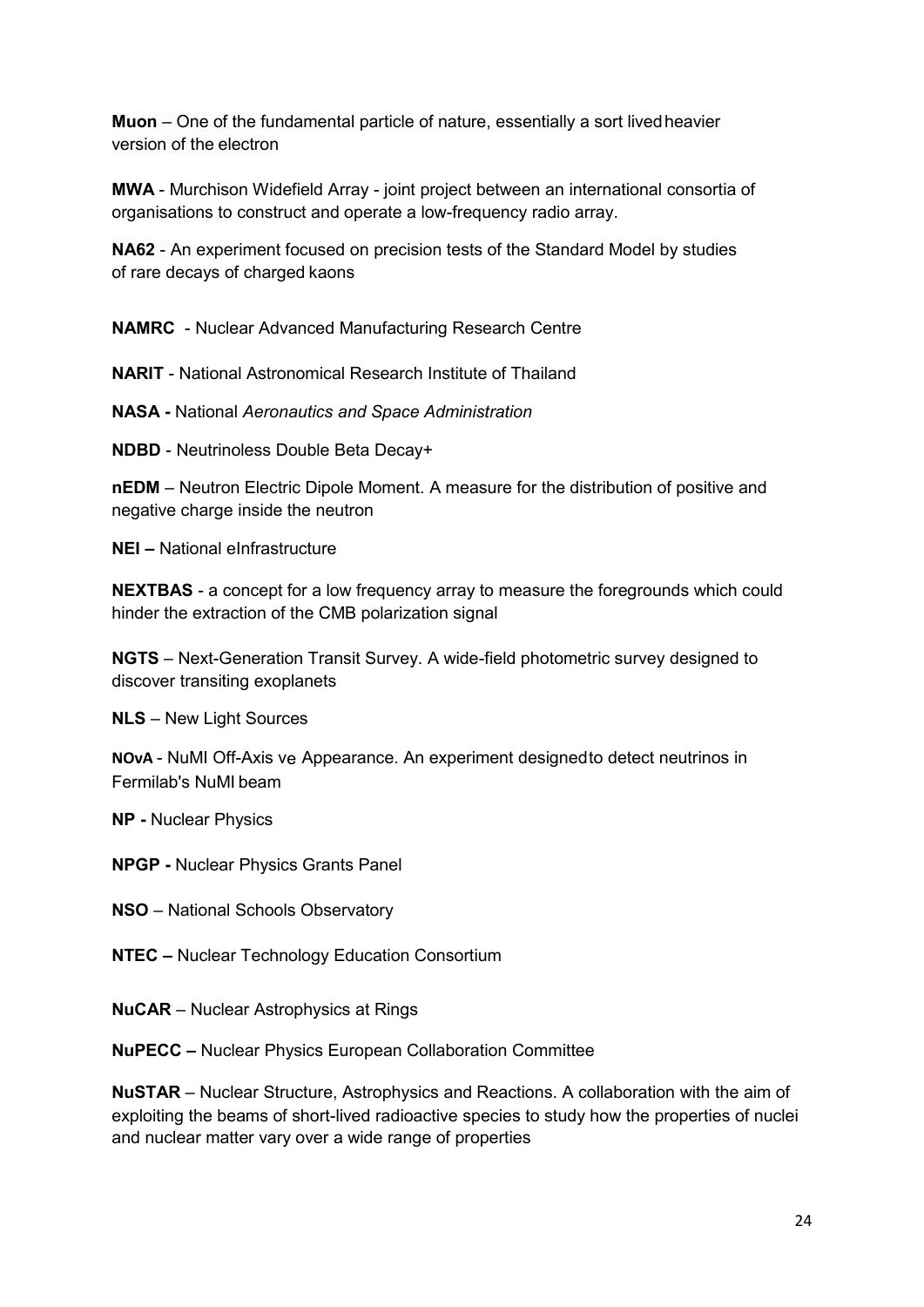**NuSTORM** – Neutrinos from Stored Muons. A proposed storage ring facility designed to provide measurements of neutrino and antineutrino nucleus scattering cross sections

**PA -** Particle Astrophysics

**PAAP -** Particle Astrophysics Advisory Panel. To provide a link between Science Board and the particle astrophysics community, and represent the needs of the community to STFC

**PAPE** – Particle Astrophysics Programme Evaluation

**PB –** Petabyte

**PCP** – Pre-Construction Phase

**PD**- Programmes Directorate

**PDFs -** Parton Distribution Functions

**PDRA -** Postdoctoral Research Assistant

**PEP-X** - 4th generation light source

**PET** - Positron Emission Tomography - scan is an imaging test that helps reveal how your tissues and organs are functioning.

**Petra-IV** - 4th generation light source

**PhenoGrid** - LCG virtual organisation dedicated to developing the phenomenological tools necessary to interpret the events produced by the LHC

**PI –** Principal Investigator

**PINGU -** *Precision IceCube Next Generation Upgrade*

*PIP - Proton Improvement Plan*

*PLANCK - Space observatory operated by the European Space Agency to study Cosmic Microwave Background (CMB) – the relic radiation from the Big Bang.*

*PLATO - PLAnetary Transits and Oscillations of stars (PLATO) is a space telescope under development*

**PMT –** Photomultiplier tube

**Polarbear in Atacama** - cosmic microwave background polarization experiment located in the Atacama Desert of northern Chile in the Antofagasta Region

**PP -** Particle Physics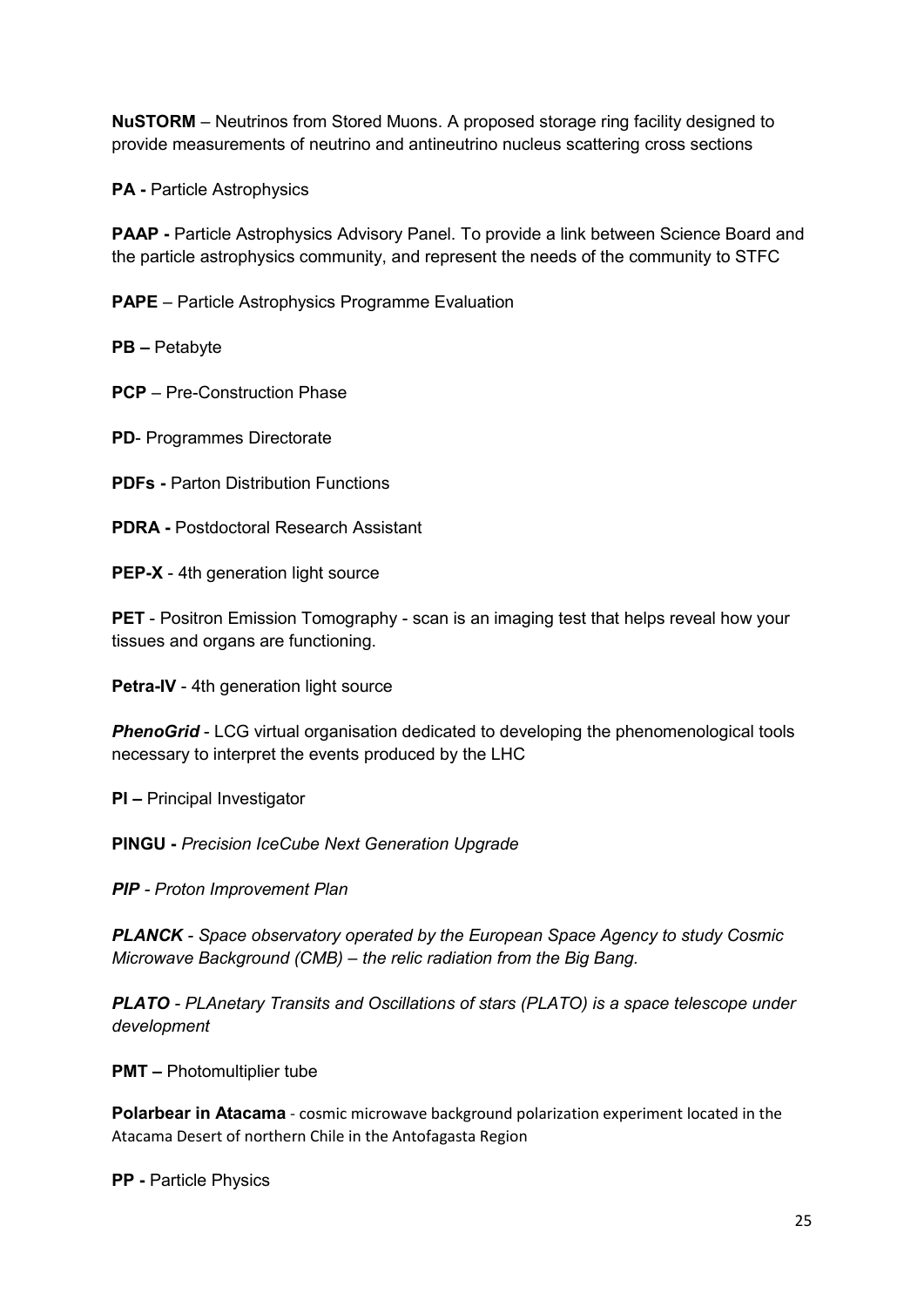**PPAN** - Particle Physics, Astronomy & Nuclear Physics

**PPD -** *Particle Physics Department* at *RAL*

**PPE -** Particle Physics Experimental

**PPGP -** Particle Physics Grants Panel. Responsible for assessing and making recommendations to the STFC Executive on research grant applications in particle physics covering scientific exploitation of facilities and projects, 'blue skies' technology research, theory, modelling, data handling and HPC access

**PPRP** - *Projects Peer Review Panel.* Responsible for the assessment of projects that are considered to have significant scientific priority in particle physics, nuclear physics, astronomy and particle astrophysics

*PPT - Particle Physics Theoretical* 

**PRD –** Project, Research and Development grant

**PRACE -** Partnership for Advanced Computing in Europe

**PRD -** Project research & Development

**PRISTINE** - a proposed F-class ESA mission to measure spectral distortions of the CMB.

**PSI -** *Paul Scherrer Institute*

*PWFA – FEL - plasma electron-beam driven wakefield accelerator (PWFA) based freeelectron-lasers (FEL).*

**QCD** – Quantum Chromodynamics. A theory of the strong interaction.

**QED** - Quantum Electro Dynamics

**QFT -** *Quantum field theory*

*QUest at DASI (QUaD) - QUEST at DASI, was a ground-based cosmic microwave background polarization experiment at the South Pole.*

*RAC - Resource Allocation Committee*

**RAL -** Rutherford Appleton Laboratory. One of the national scientific research laboratories in the UK operated by the Science and Technology FacilitiesCouncil

**RAS** – Royal Astronomical Society

**RCUK -** Research Councils UK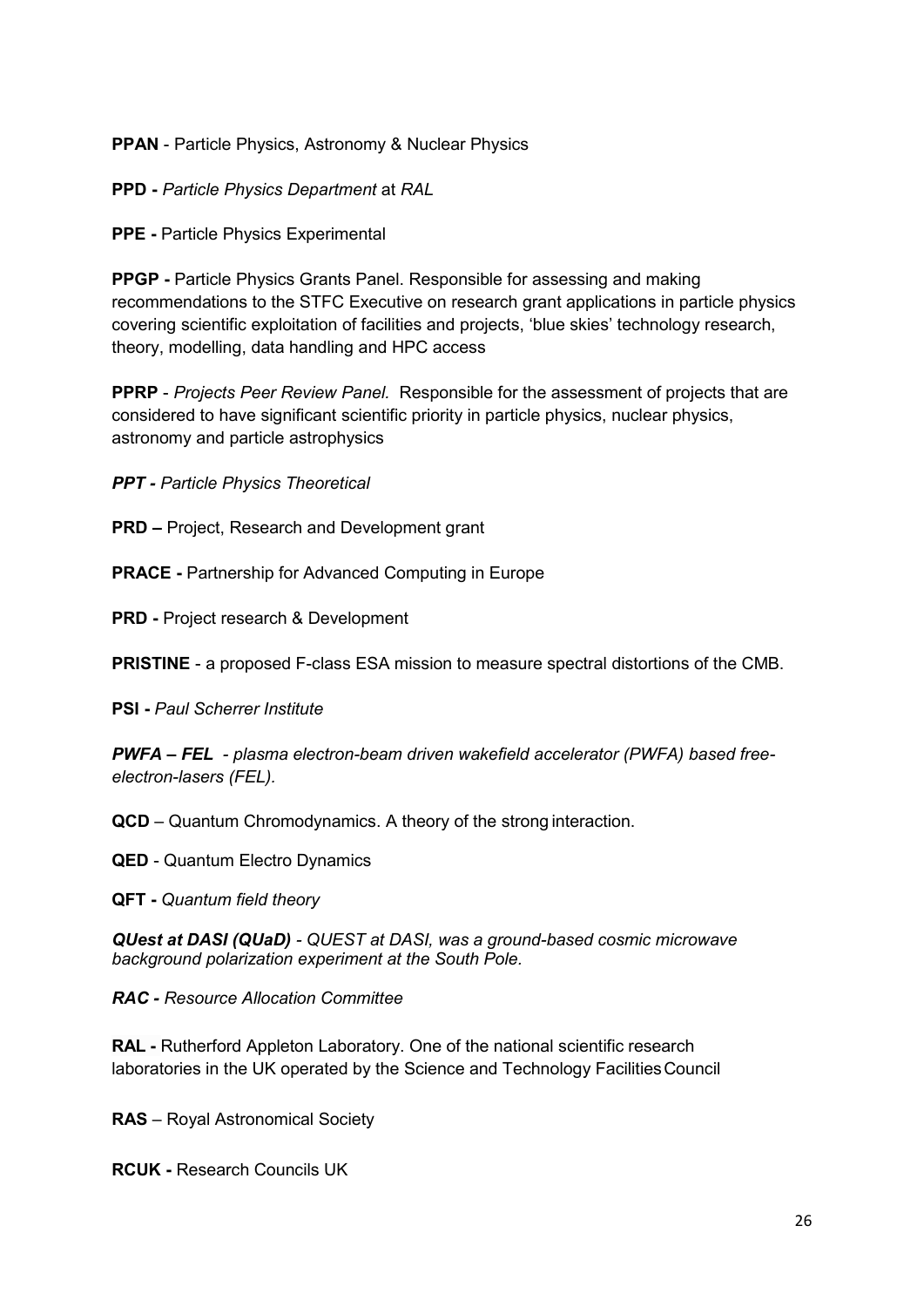## **REF** – Research Excellence Framework

**ResearchFish** –service for the collection and reporting of outcomes to enable research impact tracking.

**RHESSI** - Reuven Ramaty High Energy Solar Spectroscopic Imager

**RIKEN** – Institute of Physical and Chemical Research. A large research institute in Japan which conducts research in many areas of science including physics, chemistry, biology, engineering and medical science

**ROSA** - Resources for Open Science in Astronomy

**RRB -** Resources Review Boards

**RSE –** Royal Society of Edinburgh

**RTT** - Radiation Therapy Treatment

**SABRE** - Sodium-iodide with Active Background Rejection

**SBND** – Short Baseline Near Detector. One of three liquid argon neutrino detectors at Fermilab as part of the Short-Baseline Neutrino Program which will perform searches for neutrino oscillations

**SCRF** - Super Conducting Radio Frequency

**SDO** - Solar Dynamics Observatory is a NASA mission which has been observing the Sun since 2010.

**SDP** – Science Data Processor

**SEAB -** Skills and Engagement Advisory Board

**SESAME** - Synchrotron-light for Experimental Science and Applications in the Middle East

**SEY** - secondary electron yield

**SGSO** - Southern Gamma-ray Survey Observatory

**SHiP** – Search for Hidden Particles. A new general purposed fixed target facility located at CERN used to search for hidden particles such as very weakly interacting long lived particles

**SiC** – Silicon Carbide

**SiP** - Strength in Places Fund

**SiPM –** Silicon Photo MultipliersTERAS

**SIRIUS** - 4th generation light source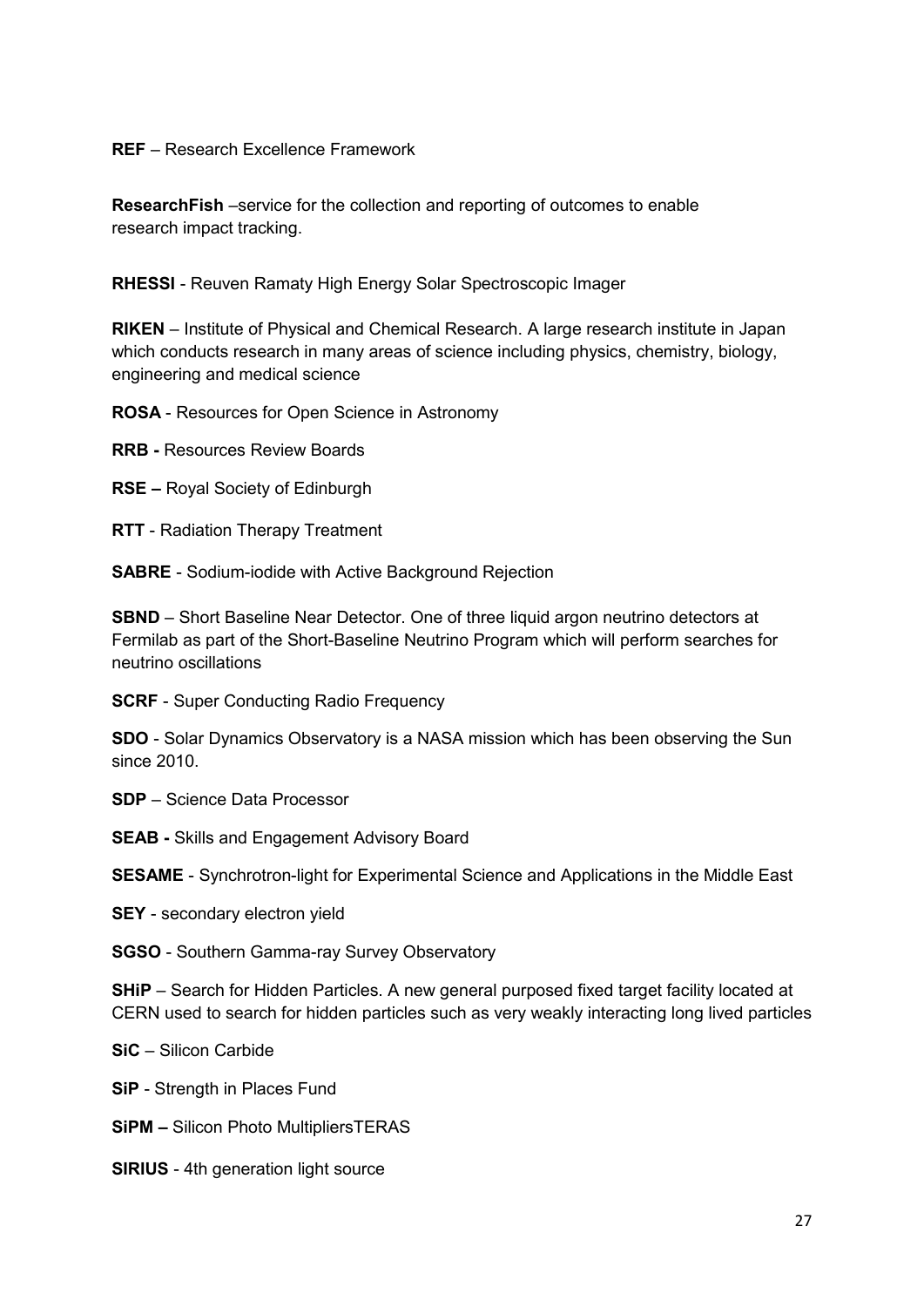**SKA** – Square Kilometre Array. A radio interferometer currently under construction in Australia and South Africa which will address key topics in astrophysics, fundamental physics, cosmology and particle astrophysics

**SK-Gd Project** – Super-K-Gadolinium Project

**SLAC FACET** - Stanford Linear Accelerator Center, Facility for Advanced Accelerator Experimental Tests

**SLS-II:** 4th generation light source

**SME** – Small and Medium Enterprise

**SNO** – Sudbury Neutrino Observatory. Decommissioned in 2006, the SNO was an underground neutrino observatory located in Sudbury, Canada

**SNO+** - Sudbury Neutrino Observatory +. A new kilo-tonne scale liquid scintillator detector that will study neutrinos

**SNOLAB** - Sudbury Neutrino Observatory

**SO** - Simons Observatory (SO): a ground-based observatory presently being constructed in Chile already with significant UK involvement

**SoHO** - Solar and Heliospheric Observatory is a spacecraft built by a European industrial consortium led by Matra Marconi Space

**SOI –** Statement of Intent

**Solar Orbiter**- a planned Sun-observing satellite, under development by theESA

**Solei-U** - 4th generation light source

**SoLiD -** Short baseline Oscillation search with Lithium-6 Detector

**SPECT/CT Scan -** Single Photon Emission Computed Tomography / Computed Tomography

**SPES –** Società di Progettazione Elettronica e Software (Electronic Design and Software Company)

- **SPF** Strategic Priorities Fund
- **SPT**  South Pole Telescope
- **SRF** Superconducting Radio Frequency
- **SSAP** Solar System Advisory Panel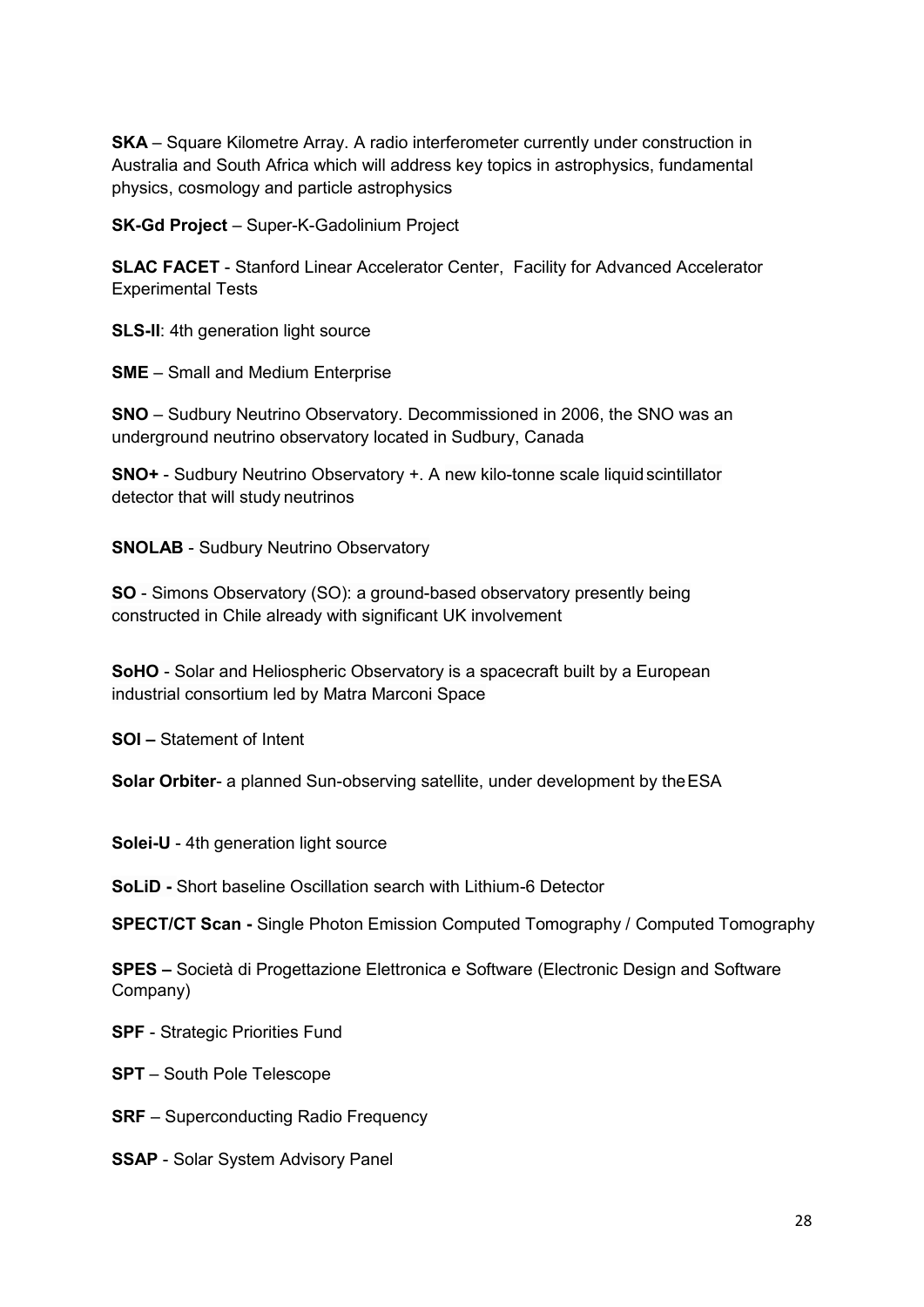**SST** - Small-Sized Telescope or Spitzer Space Telescope, a space telescope

**STA -** Scintillator Tracking Array

**STEM** - science, technology, engineering and mathematics

**STEREO** - Solar Terrestrial Relations Observatory, is a solar observation mission. Two nearly identical spacecraft were launched in 2006 into orbits around the Sun that cause them to respectively pull farther ahead of and fall gradually behind the Earth.

**STFC** – Science and Technology Facilities Council. A UK government body that carries out research in science and engineering and funds research in particle physics, nuclear physics, space science and astronomy

**SuperNEMO** – Super Neutrino Ettore Majorana Observatory Demonstrator. A next generation experiment to search for Neutrinoless Double Beta Decay, the only way to investigate the fundamental nature of the neutrino

**SUSY –** *supersymmetry*

*SWFA - Structured wakefield accelerators* 

*SWIFT - multi-wavelength observatory dedicated to the study of gamma-ray burst (GRB) science.*

**T2K** – Tokai to Kamioka (collaboration). A long-baseline neutrino experiment in Japan to study neutrino oscillations

**TARGET –** TeV Array Readout Electronics with GSa/s sampling and Event Trigger

**TERAS** - TEchnologies for RAre event Searches

**TESS** - Transiting Exoplanet Survey Satellite, is a space telescope for NASA's Explorers

**TDRs -** Technical Design Reports

**THEMIS** - Thermal Emission Imaging System, a camera on the Mars Odyssey spacecraft

**TOPCAT** - software package widely used in astronomy with a worldwide user base.

**THOR -** Turbulence Heating ObserveR

**THz** - terahertz

**TORCH –** Time Of Internally Reflected Cherenkov Light

**TRAPPIST 1** - ultra-cool red dwarf star that is slightly larger, but much more massive, than the planet Jupiter; it is located 39.6 light-years from the Sun in the constellation Aquarius.

**TRL** – Technology Readiness Level

**TWI** – The Welding Institute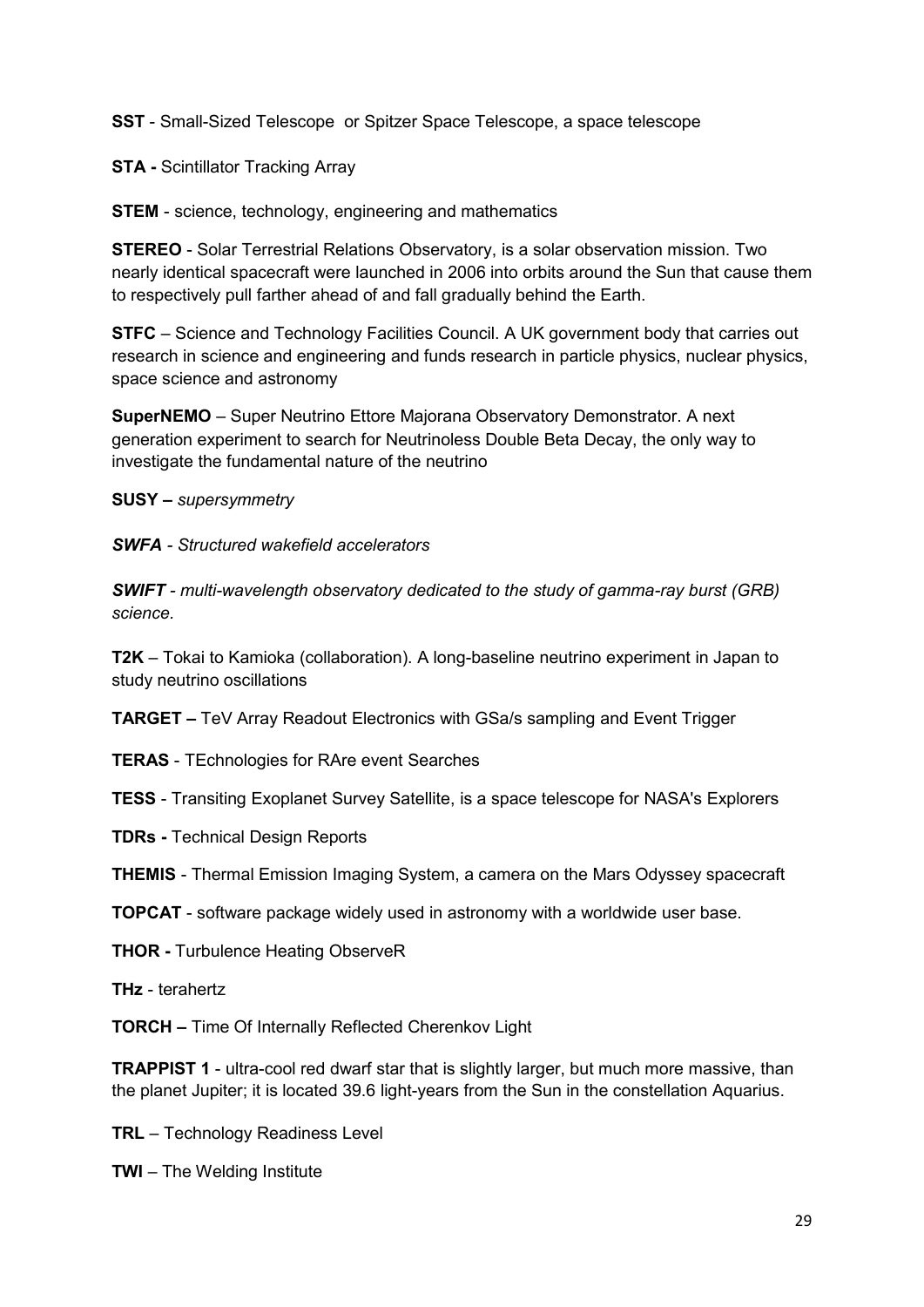**UAV –** Unmanned aerial vehicle

**UCL** – University College London

**UCLA** - University of California, Los Angeles

**UHE –** Ultra High Energy

**UK AION** – UK Atom Interferometer, Observatory Network

**UKATC** – UK Astronomy Technology Center. The national center for astronomical technology and part of the STFC. UK ATC designs and builds instruments for many of the world's major telescopes and carries out observational and theoretical research in astronomy and astrophysics

**UK FEL -** UK Free Electron Laser community

**UKMHD -** *Consortium* Super Computing facilities

**UK PATT** – Panel for Allocation of Telescope Time

**UKRI –** UK Research and Innovation

**UKRI FIC** – UKRI Fund for International Collaboration

**UKSA** – UK Space Agency. UKSA are responsible for all strategic decisions on the UK civil space programme

**UKT0 -** UK-Tier Zero

**URF** – University Research Fellowship

**US NSF** – United States National Science Foundation

**UV** – Ultra-Violet

**UWS –** University of the West of Scotland

**VERITAS** - Very Energetic Radiation Imaging Telescope Array System

**VHE –** Very high energy

**VHEE** - very high electron energy

**VIRGO -** Consortium for Cosmological Supercomputer Simulations

**VISTA** - Visible and Infrared Survey Telescope for Astronomy

**VLA -** Very Large Array

**VLBI** - Very Long Baseline Interferometry